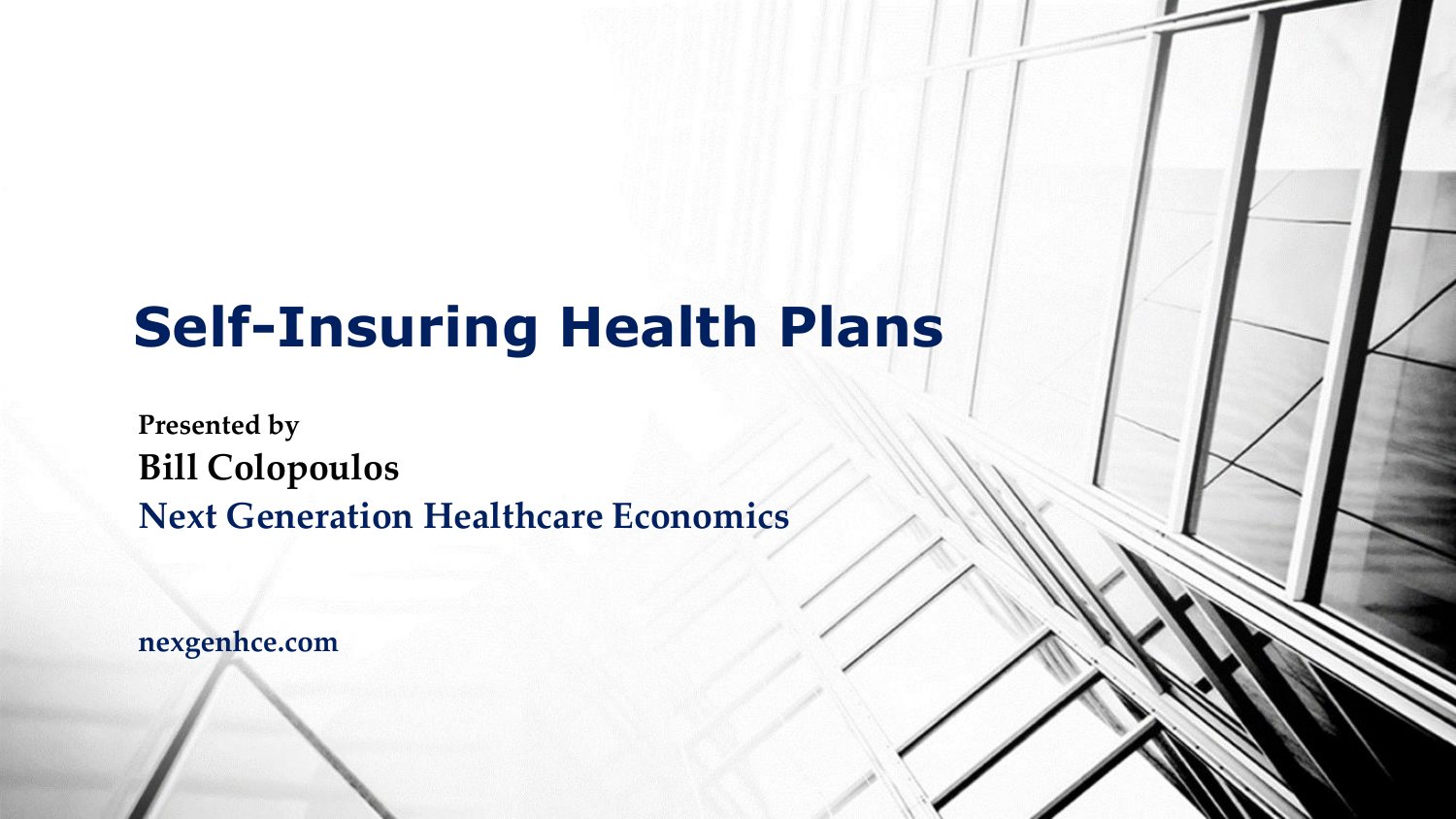### **Contents**

- What is self-insurance?
- Self-insured plan rules.
- Advantages of self-insurance.
- How does self-insurance work?
- What is stop loss and how does it work with self-insurance?
- Profile of a self-insured prospect.
- Types of self-insured programs and who provides them.
- Self-insured pools: what makes them different?
- How to get a self-insured proposal.
- Self-insurance tasks, roles and responsibilities.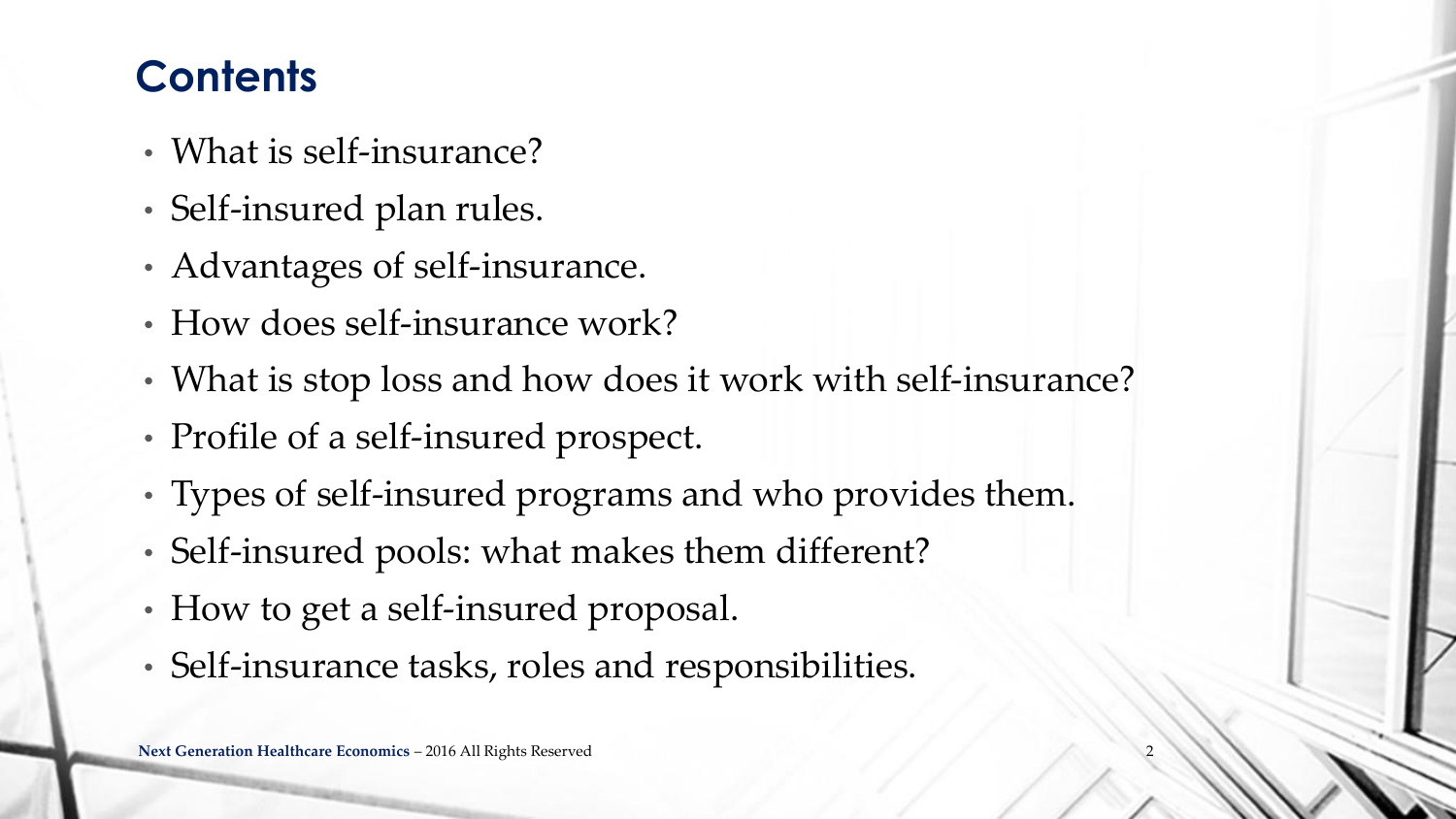# **What is a self-insured health plan?**

- The employer assumes the financial risk for providing health care benefits to its employees (instead of an insurance company).
- The employer also assumes the fiduciary responsibility for guaranteeing payment of benefits to its employees (instead of an insurance company).
- Self-insured employers pay for each claim from their own funds as they are presented for payment.
- With an insured plan, employers pay a premium to an insurance carrier, who then assumes all responsibility for paying all claims incurred during a policy period.
- Self-insured plans may budget only expected paid claims; not incurred claims. This can create an illusion of savings attributable to self-insurance. However, the selfinsured plan sponsor is responsible for paid and incurred claims.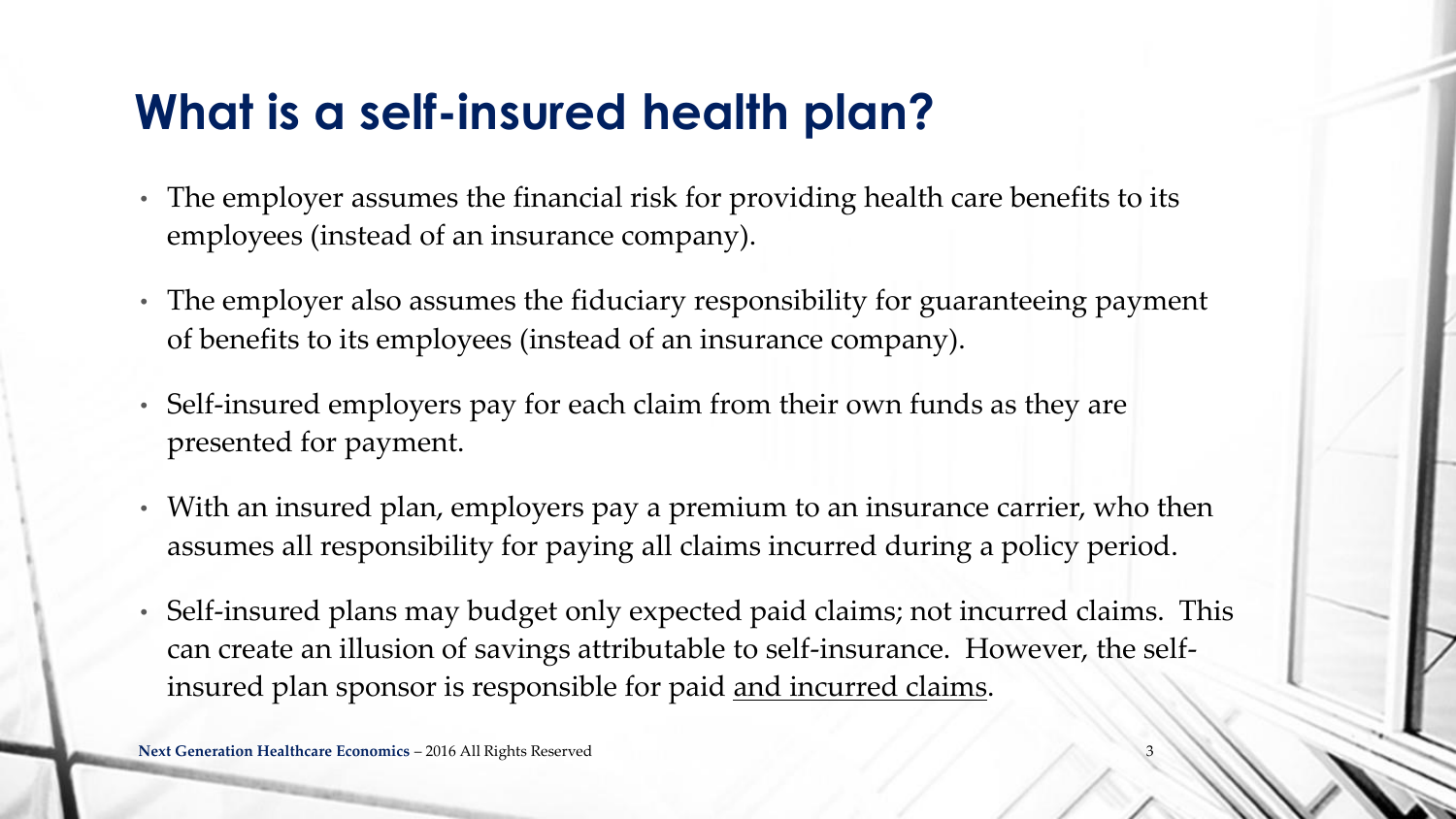### **Paid vs. incurred claims**

**Paid Claims - Claims are paid when submitted**

> **Incurred Claims - Claims paid when submitted + claims incurred but not yet submitted for payment**

> > 4

*A self-insured plan's total liability is incurred claims, not paid claims*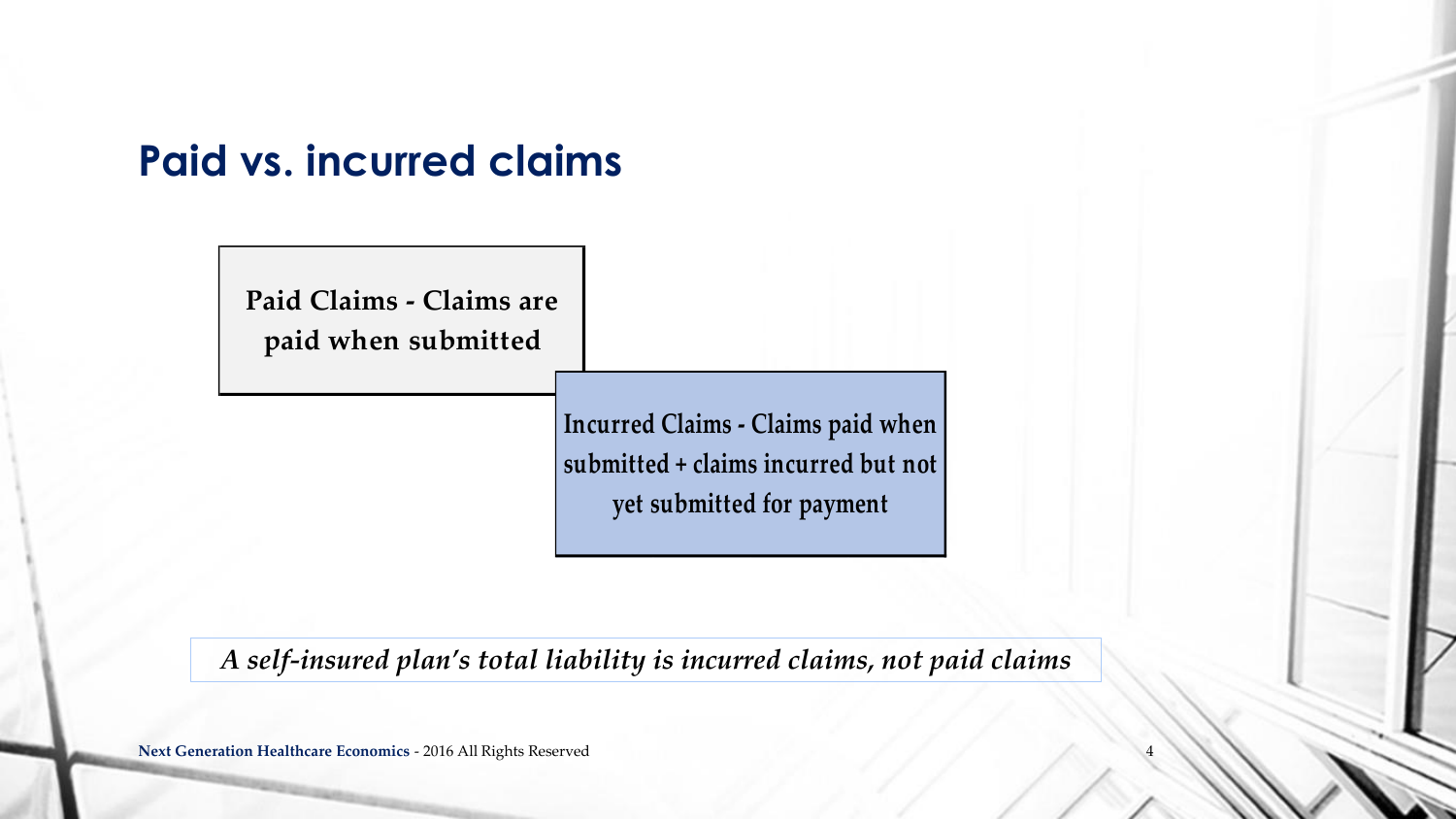### **Self-insured liabilities**

- Whether budgeted along with expected paid claims (or not), the amount of claims incurred by the plan represent its total liabilities the employer is responsible for paying*.*
- If the self-insured employer does not include incurred claims in its budget (i.e., its premium equivalent – and contribution formula), the employer must instead establish a separate reserve fund to pay for the difference between paid and incurred claims.
- Two other potential self-insured liabilities:
	- Claim costs that exceed the expected paid claim limit.
	- Run out claims and terminal liability costs (including administrative costs) must be paid by the employer in the event of the termination of the selfinsured plan, change in plan administrators or stop loss carrier.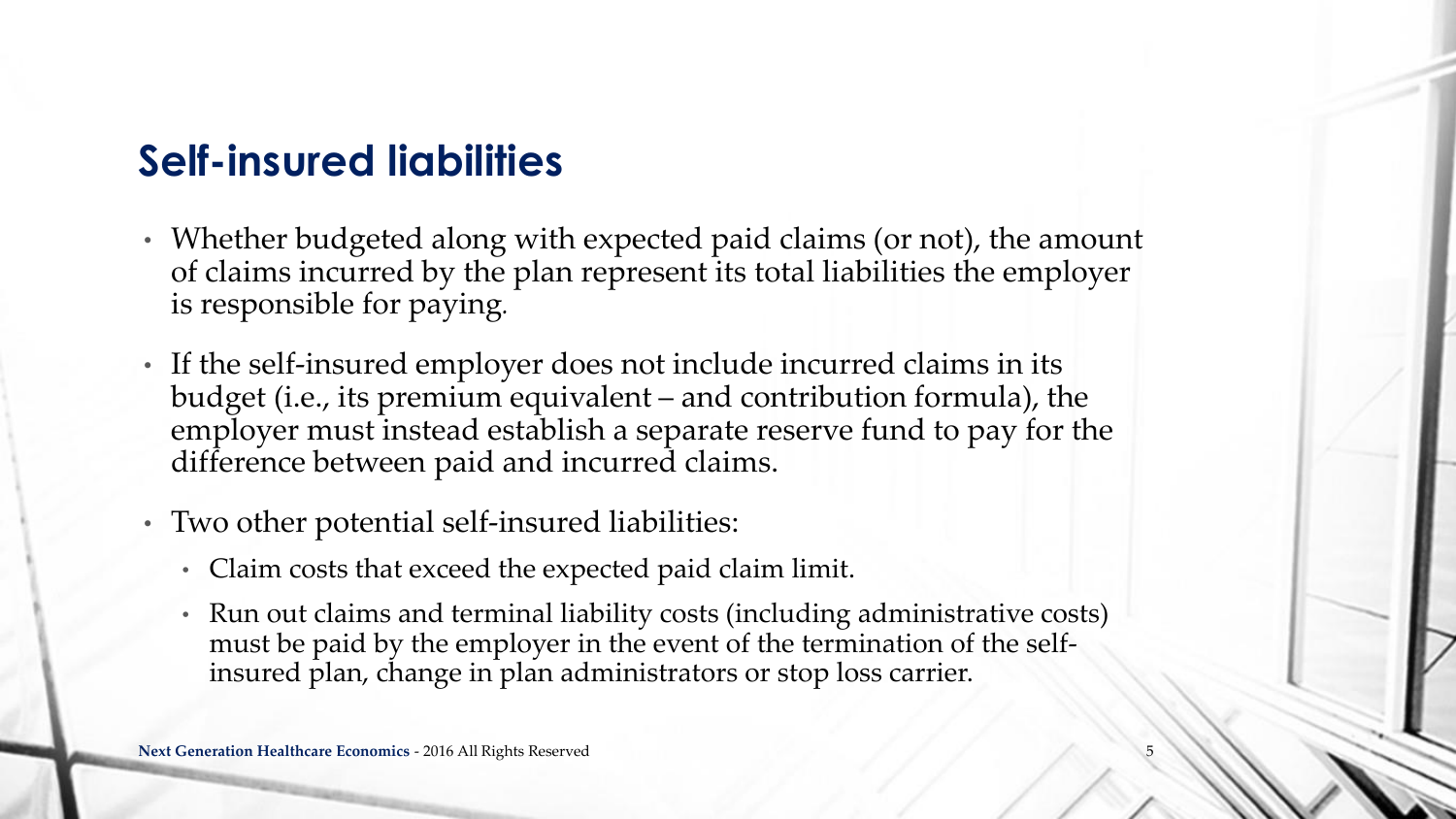### **Self-insured health plan rules**

- Most state insurance laws (benefit mandates and premium taxes) do not apply to self-insured plans. However, in some cases (e.g., public sector groups) self-insured groups are not exempt from state insurance rules.
- The Patient Protection and Affordable Care Act (ACA) imposes benefit and contribution rules that apply to self-insured plans, depending on the size of the employer. For example, the employer shared responsibility rules for "applicable large employers" apply to groups whether they are self-insured or fully-insured who have 50 or more full-time and full-time equivalent employees.
- Self-insured plans have different benefit mandates under the ACA than do fully-insured plans.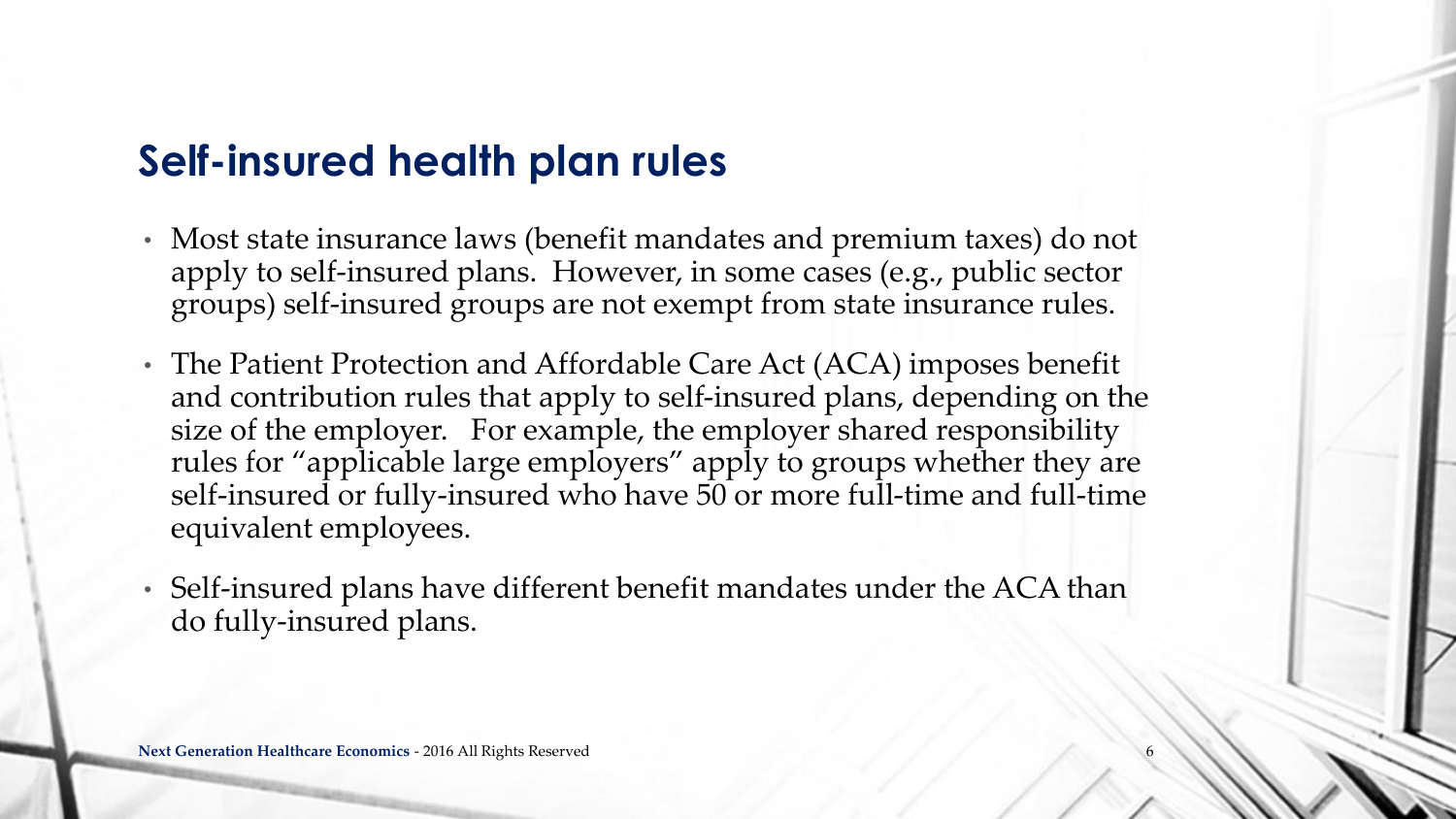#### **Basic differences:**

- Fully insured plans are subject to state, federal insurance laws and the ACA.
- Self-insured plans are subject to ERISA (Employee Retirement and Income Security Act of 1974). ERISA rules typically exempt self-insured plans from:
	- State mandated benefits
	- State premium taxes
	- State insurance rules regarding participation, employer contributions, etc.
- However, ERISA still requires self-insured plans to be compliant with HIPAA, GINA and Federal discrimination rules.

Note: Some states require their public employers (even when self-insured) to be compliant with some or all state insurance laws. MN is one such state.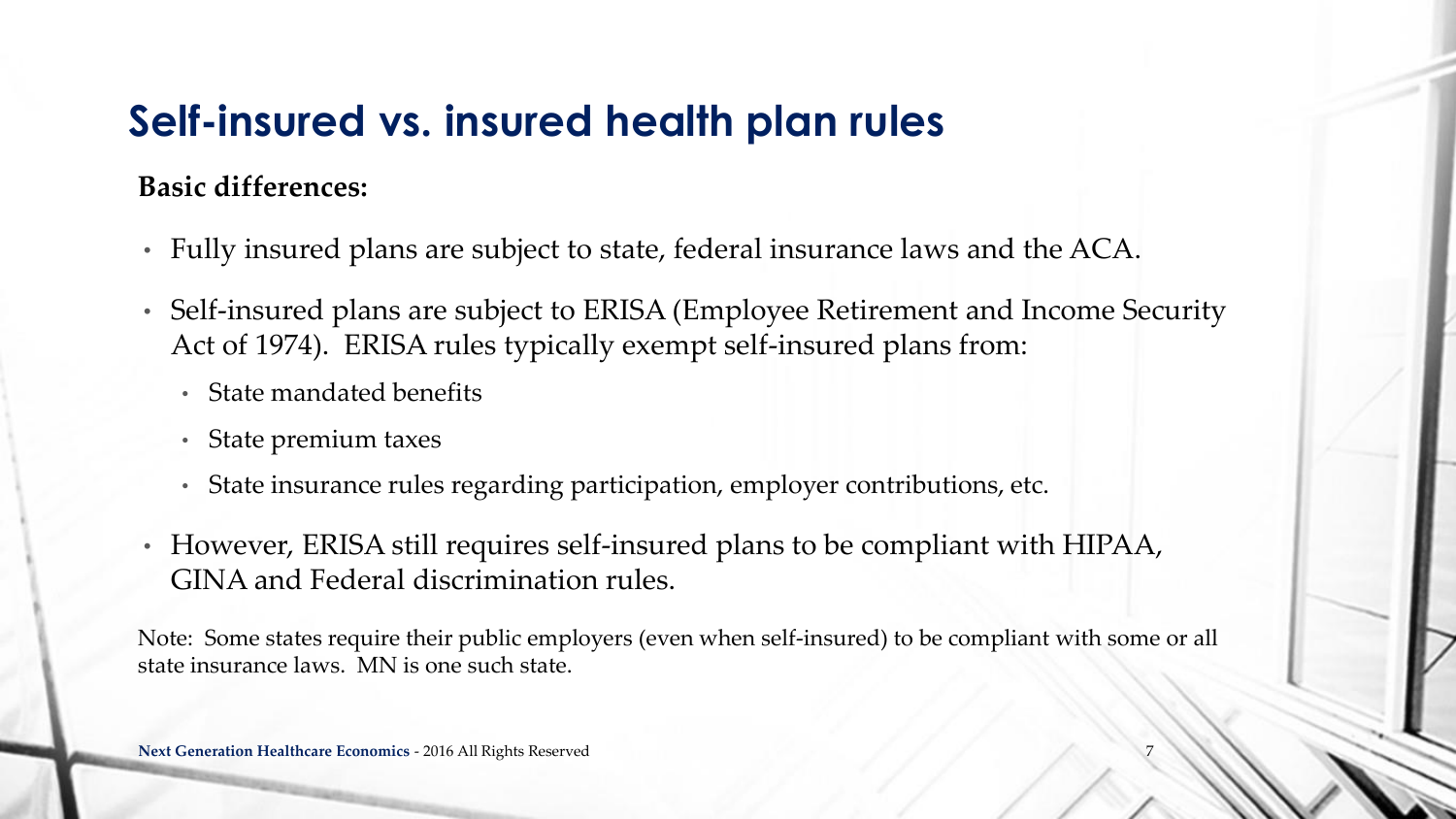The ACA creates significant differences and cost implications between insured and self-insured plans. Self-insured employer plans are exempt from several significant ACA requirements (and their related cost implications):

- NOT required to participate in a risk-adjustment system
- NOT subject to single risk pool standards
- NOT subject to 3-1 age pricing compression and other rating mandates
- NOT subject to medical loss ratio (MLR) mandates
- NOT subject to review of premium increases
- NOT subject to the annual insurance fee scheduled in 2017 for fully insured plans
- NOT subject to Essential Health Benefits and Qualified Health Plan rules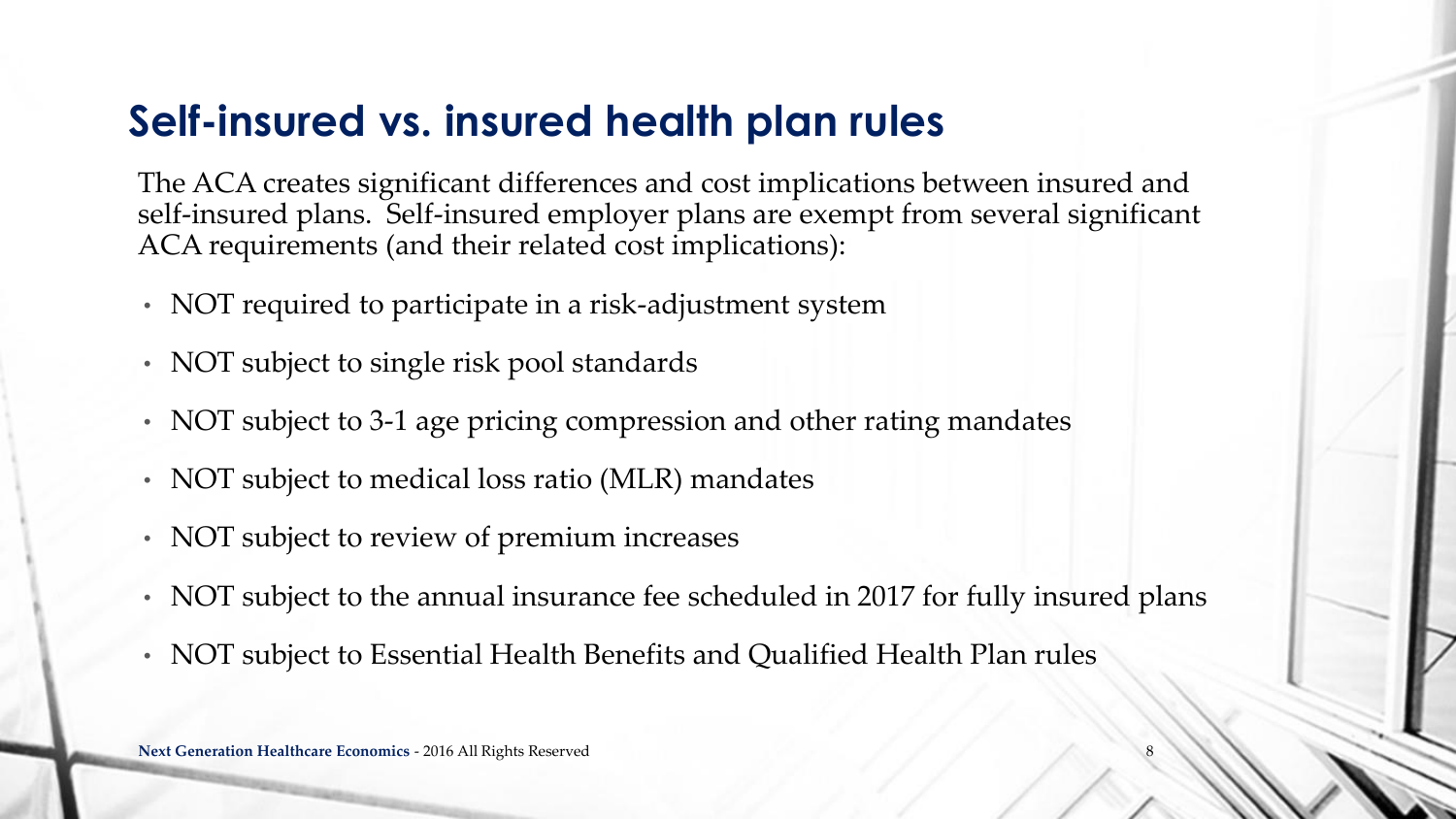- Several key health care reform provisions of the ACA have been incorporated into ERISA :
	- Minimum Essential and Minimum Value rules apply for large, self-insured groups
	- Employer Shared Responsibility Rules (aka "pay or play")
	- Transitional Reinsurance Program fee
	- Patient-Centered Outcome Research Institute fee
	- Insurer fee (not applicable to stop loss insurers yet)
	- Cadillac Tax (2020) applies to self-insured medical, dental and vision plans
- In some instances, Non-ERISA self-insured plans may be required to comply with some provisions from which ERISA plans are exempt (e.g., essential health benefits, state insurance rules, etc.)
- Highly compensated employee rules apply under IRC 105 (h) for self-insured employer sponsored plans.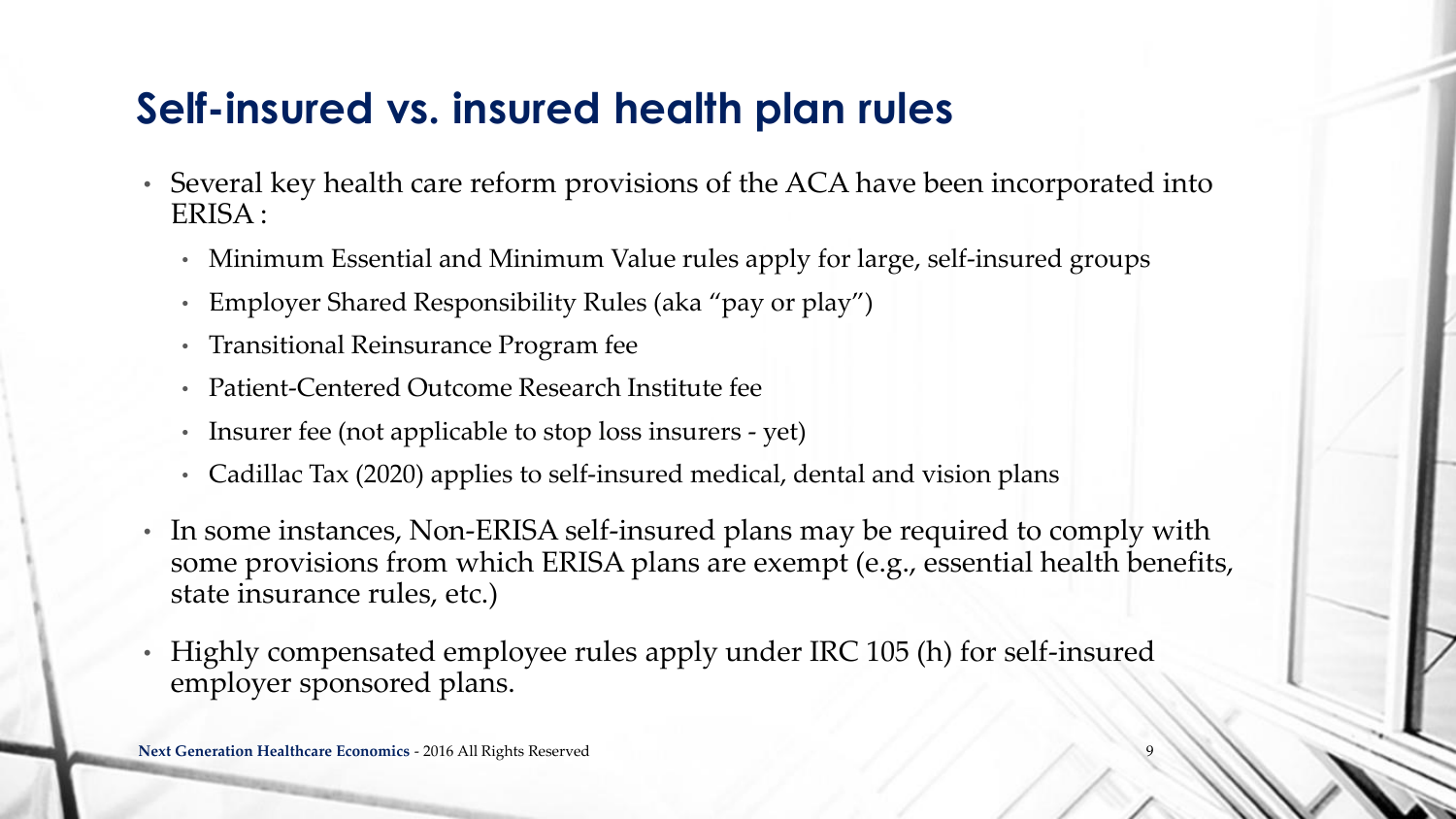Reporting requirements for ACA rules per IRC 6055 and 6056 are the self-insured employer's responsibility (small or large group):

- IRC 6055 Individual mandate reporting requirements (what plan information employers owe individuals and the IRS)
- IRC 6056 Employer shared responsibility rules reporting (what information large employers owe the employee and IRS)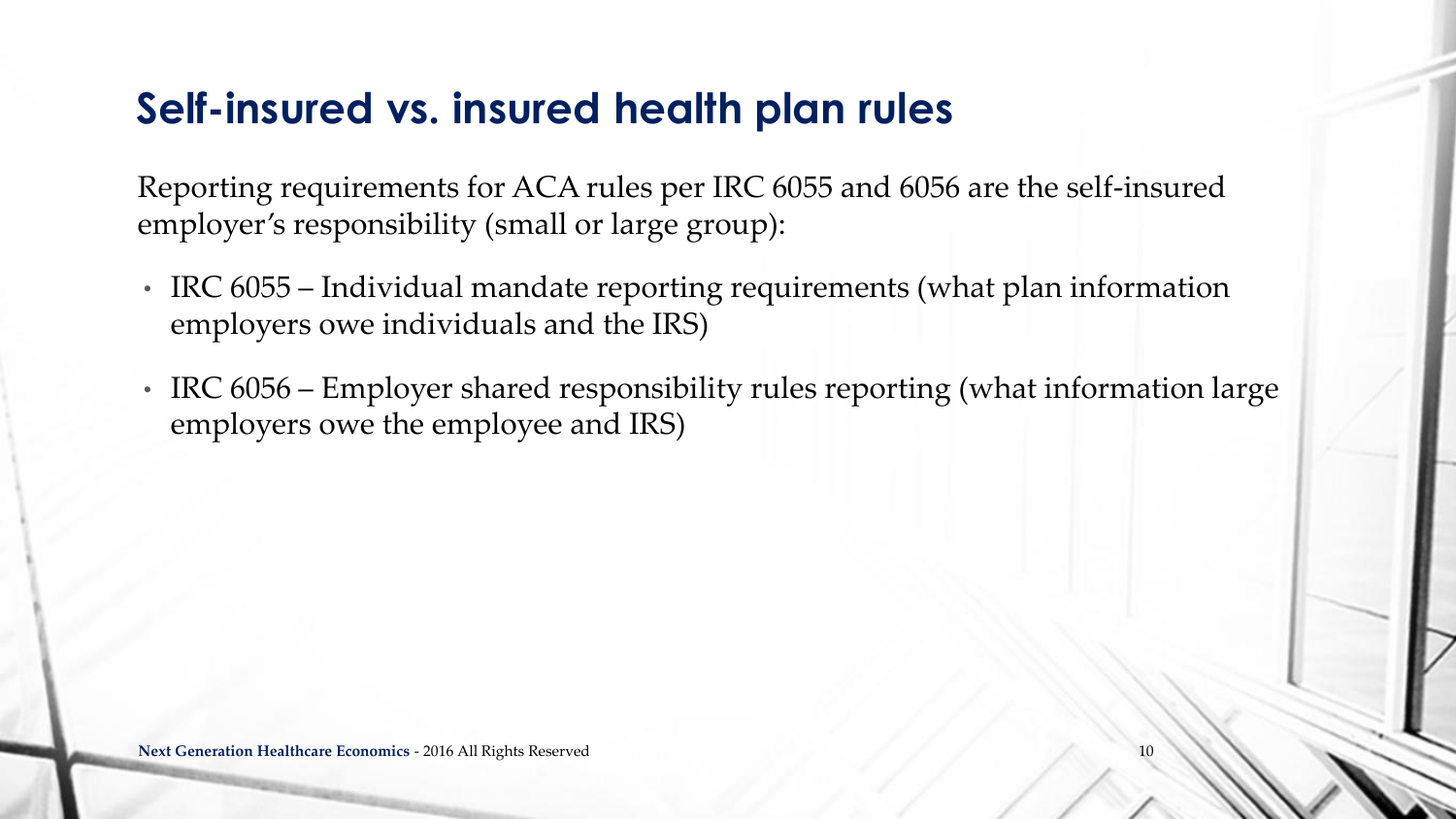### **Self-insured savings**

**Taxes** – Self-insured plans' claims costs are exempt from state insurance premium taxes, which can lower the administrative cost of the self-insured program by 4-6%. Notes: Selfinsured employers must still pay premium taxes on administration, other fixed costs; including stop loss costs and commissions.

**Cash flow** – By retaining the funds used to pay for claims until the claims are presented for payment, the self-insured employer has the advantage of the cash flow interest gain on the retained funds vs. the cash flow interest loss due to payment of premium to an insurance company.

**Reserves** – By holding its own reserve funds, the self-insured employer accrues interest on the amount of money set aside for the reserves – instead of the insurance company.

**Administrative costs** – The self-insured employer may purchase a "lite" administrative package of services; paying only for the services they wish to purchase that will be used during the policy year. The services purchased under a self-insured plan may be on an "a la carte" basis.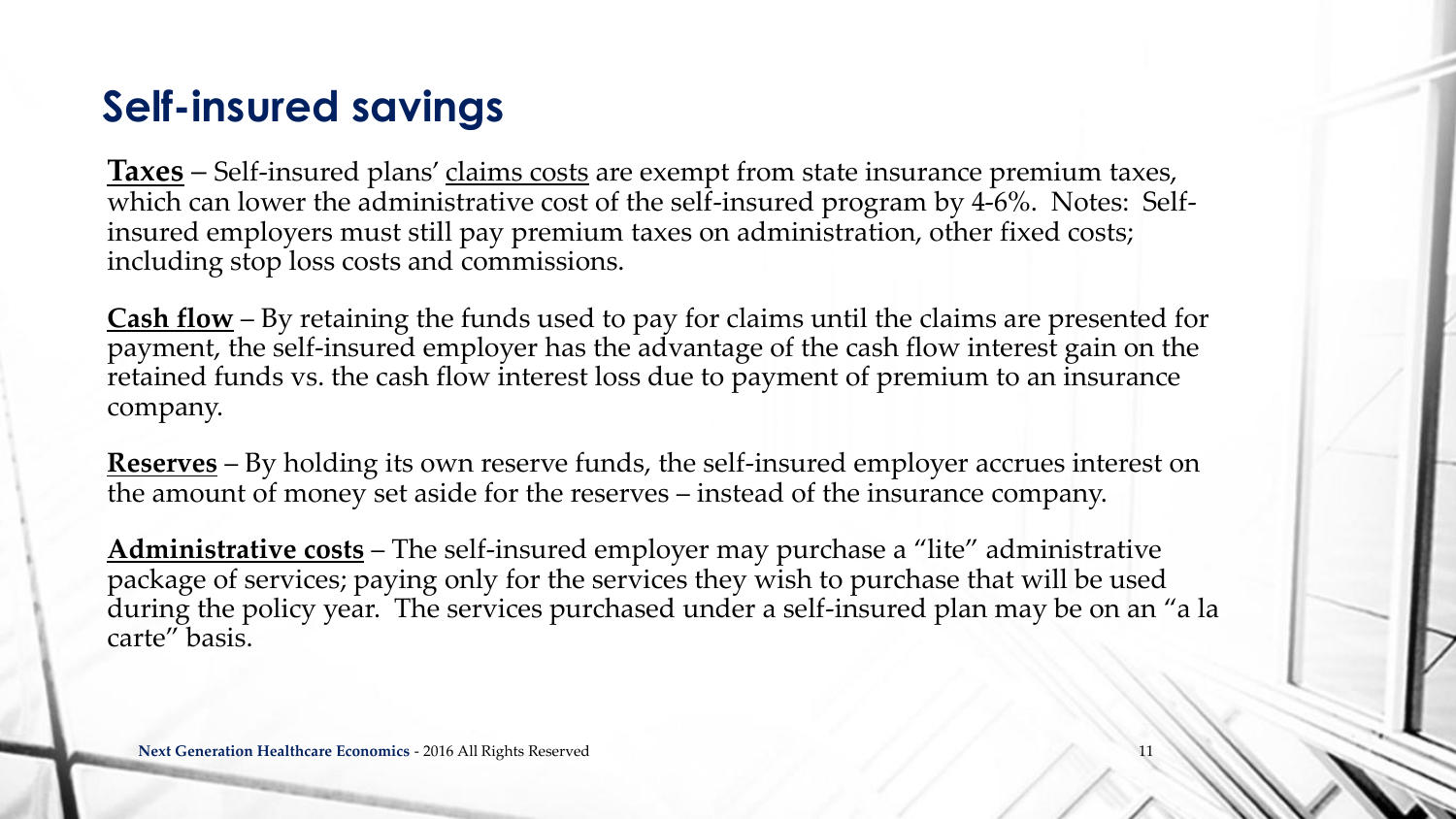### **Why do employers self-insure their health plans?**

| <b>Fully Insured</b>                 | <b>Self Insured</b>    |  |  |
|--------------------------------------|------------------------|--|--|
| Guaranteed, all-inclusive<br>premium | Paid claim admin       |  |  |
|                                      | Stop loss premium      |  |  |
|                                      | <b>Consulting fees</b> |  |  |
|                                      | Paid claims            |  |  |
|                                      | <b>Reserves</b>        |  |  |

Fully insured premium guarantees the payment - and associated costs of administration - of all plan liabilities.

Self insured requires additional costs for administering incurred claims presented for payment after the policy period, run out stop loss claims and reserves. Employer responsible for all payment guarantees.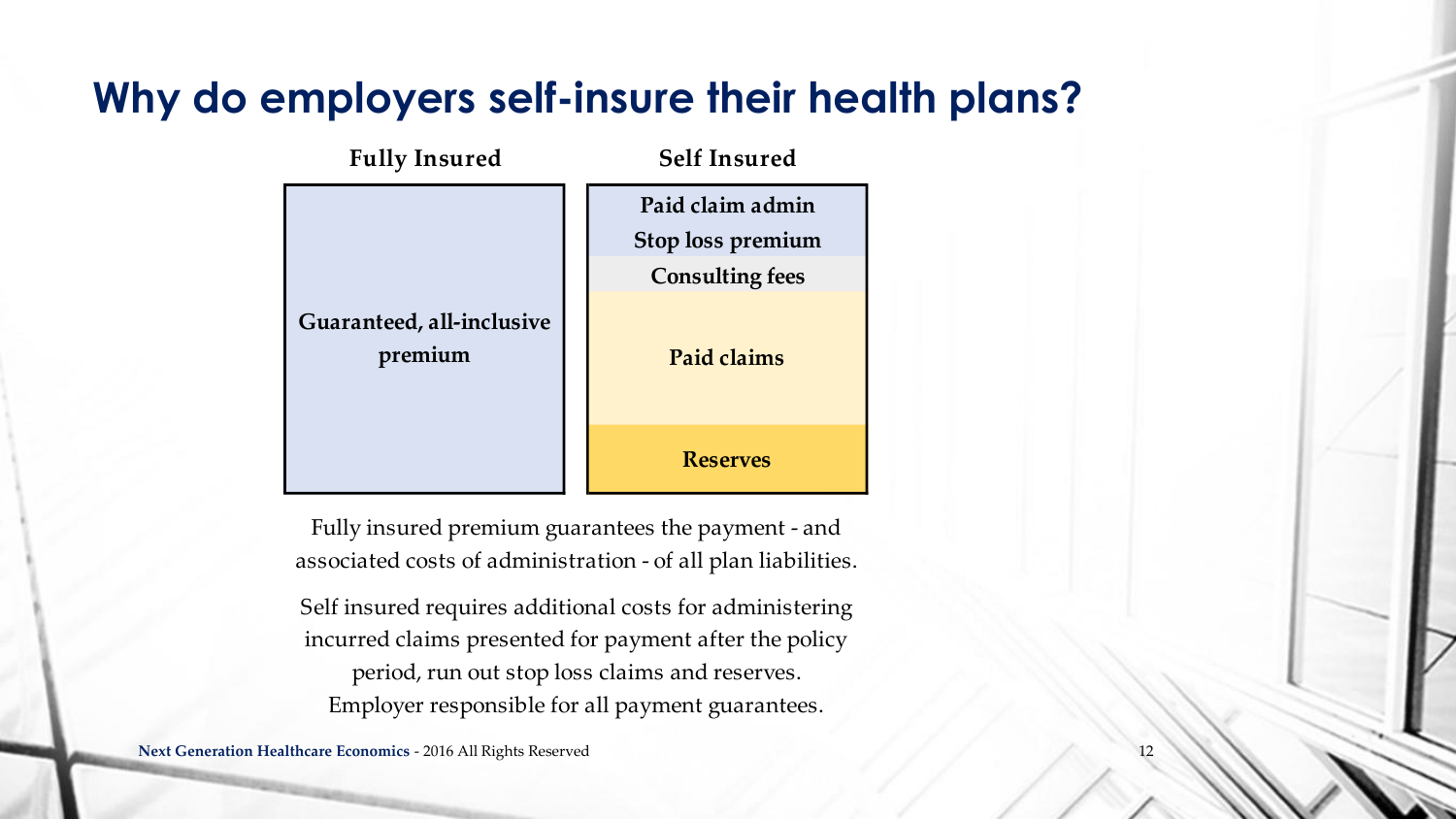### **Self-insured plan reserve funds**

Self-insured plans require that employers establish and periodically test for adequacy three distinct reserve funds:

- Terminal plan liability reserve (for run-out claims, stop loss and other fixed costs)
- Fund to pay for claims in excess of expected claims liabilities up to the aggregate stop loss limit
- Contingency reserve fund (for unexpected claims that may occur during periods of hyper inflation, new trend pressures, etc.)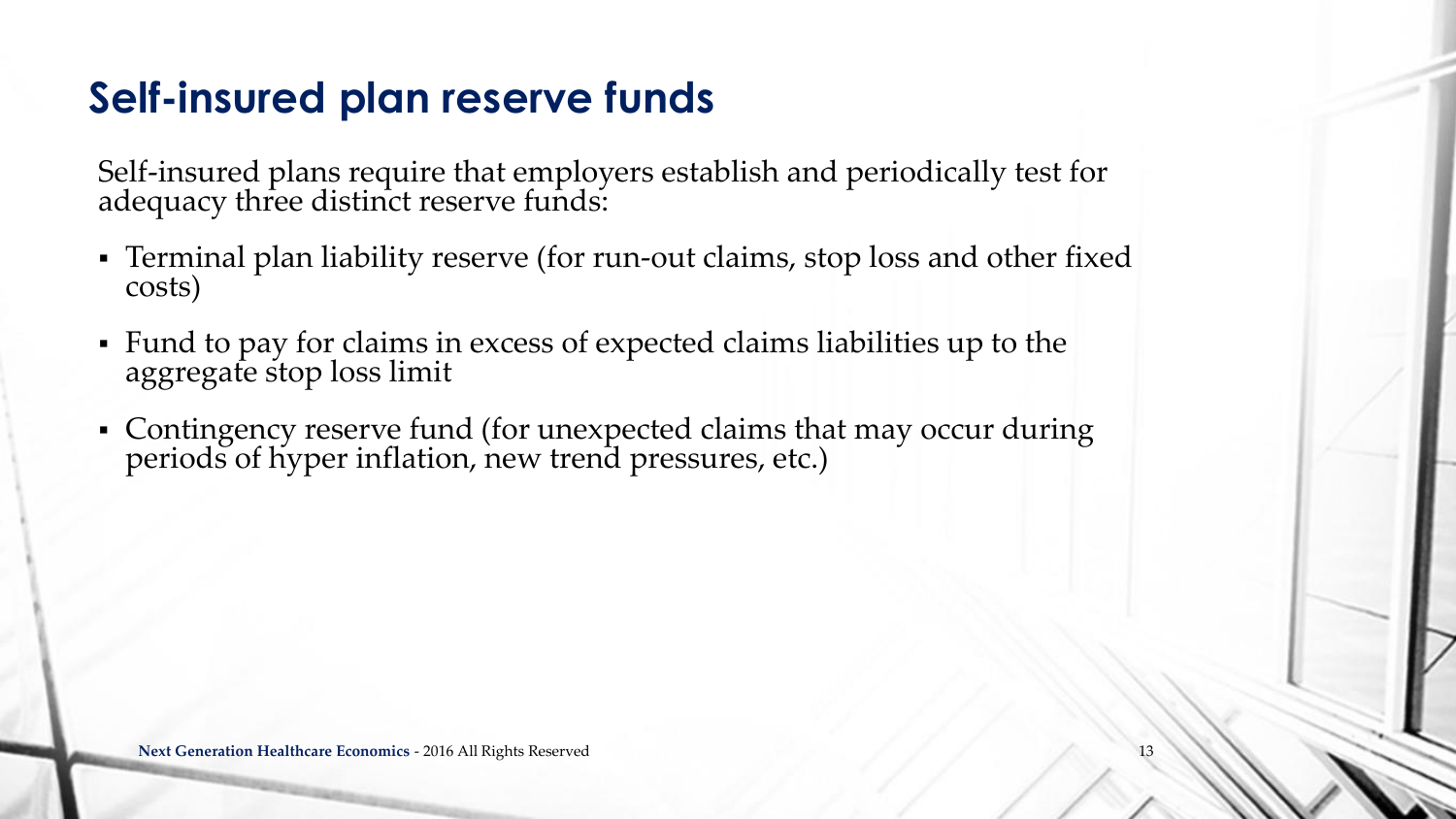### **Why do employers self-insure their health plans?**

**Alternative to insurance company renewals:** Risk assessment and equivalent rate-setting can be done using several different stop loss scenarios; without a change in plan administrator. This essentially means the group can put their plan out to bid and elect a new stop loss carrier – without having to change plan administrators. Thus, the annual renewal process is perceived to be controlled by the employer, rather than by an insurance company.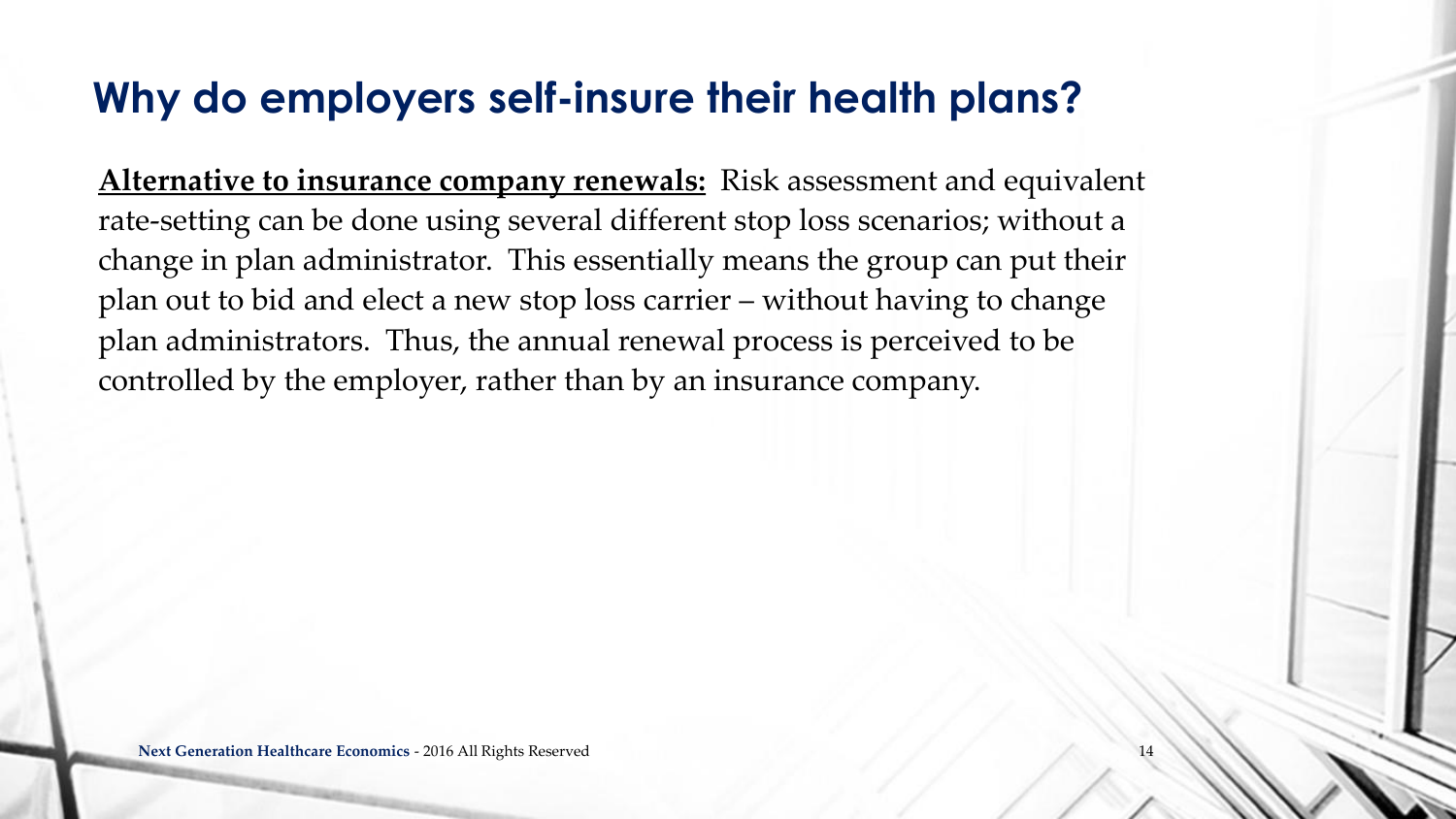### **Other self-insured advantages: flexibility and choice**

**Benefit design** – Self insured employers can customize their plan to exclude insurance-mandated benefits. In some instances, flexibilities to recognize religious preferences can be included in a selfinsured plan that may not be possible in an insured program, which must include state mandated benefits.

**Customized provider networks** – Purchasing provider network options through an insured plan is an "off the shelf" decision; buying what the insurance company offers. Self-insured plans may customize their provider networks according to their own demographics and preferences.

**Claim processing practices** – In insured plans, claim adjudication follows the strict rules of the insurance company responsible for bearing the financial risk of the claims. Since the self-insured employer is responsible for assuming the risk for paying claims, it may make decisions regarding how claim appeals are managed and what claims are paid (Note: plan payments must be consistent and must be supported by stop loss carriers who may not honor claims that are not adjudicated according to standard insurance practices).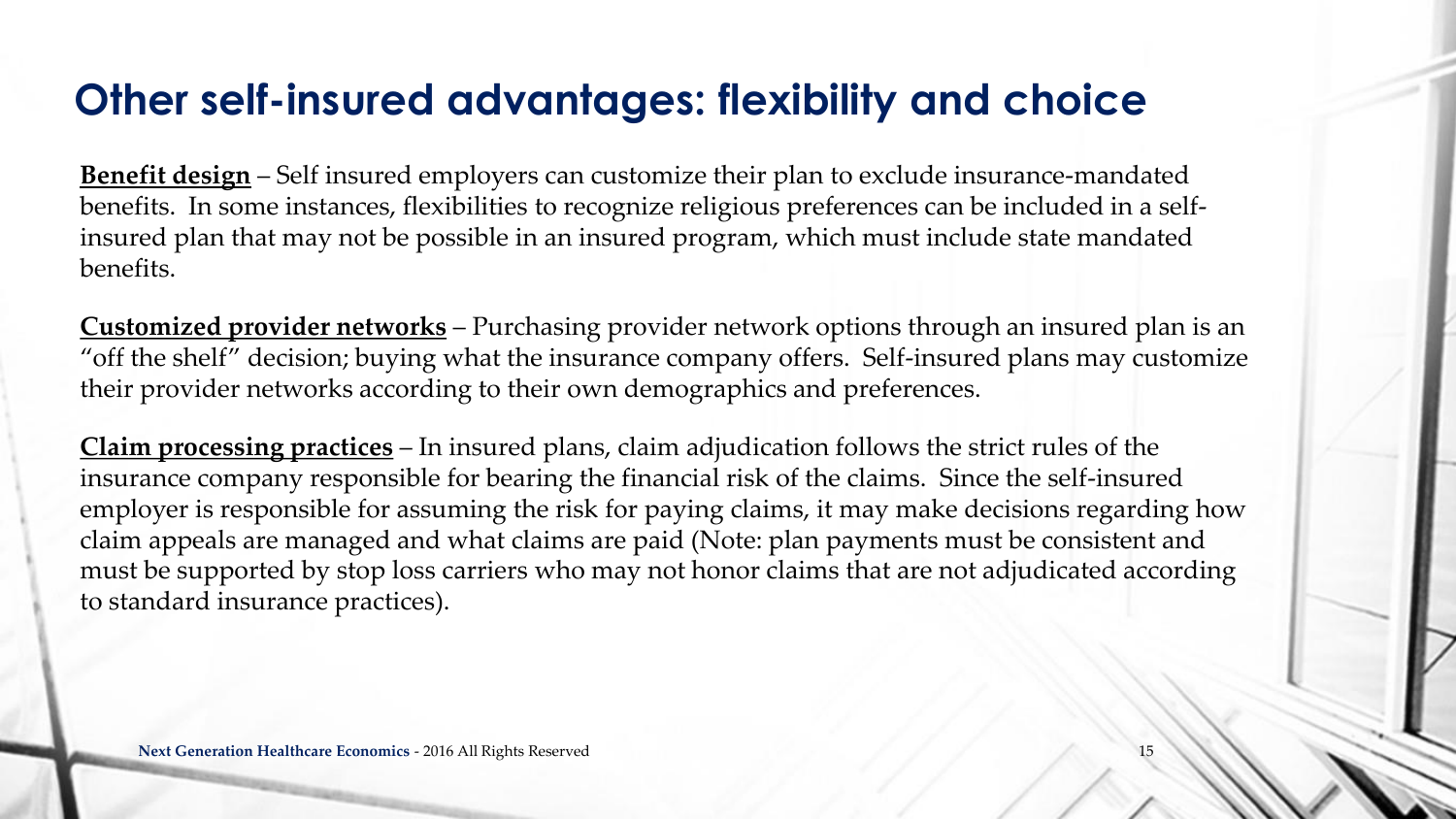### **How does self-insurance work**

### **A self-insured employer purchases the services of a health plan benefits administrator . . .**

. . . to provide a range of health benefit services, including claims administration, network and health care management for medical, pharmacy, dental and disability (short term) benefits, data reporting, etc. . . .

### **. . . and purchases an excess risk policy from a high quality, financially sound stop loss insurer. . .**

. . . that provides protection against catastrophic and unpredictable and/or intolerable losses.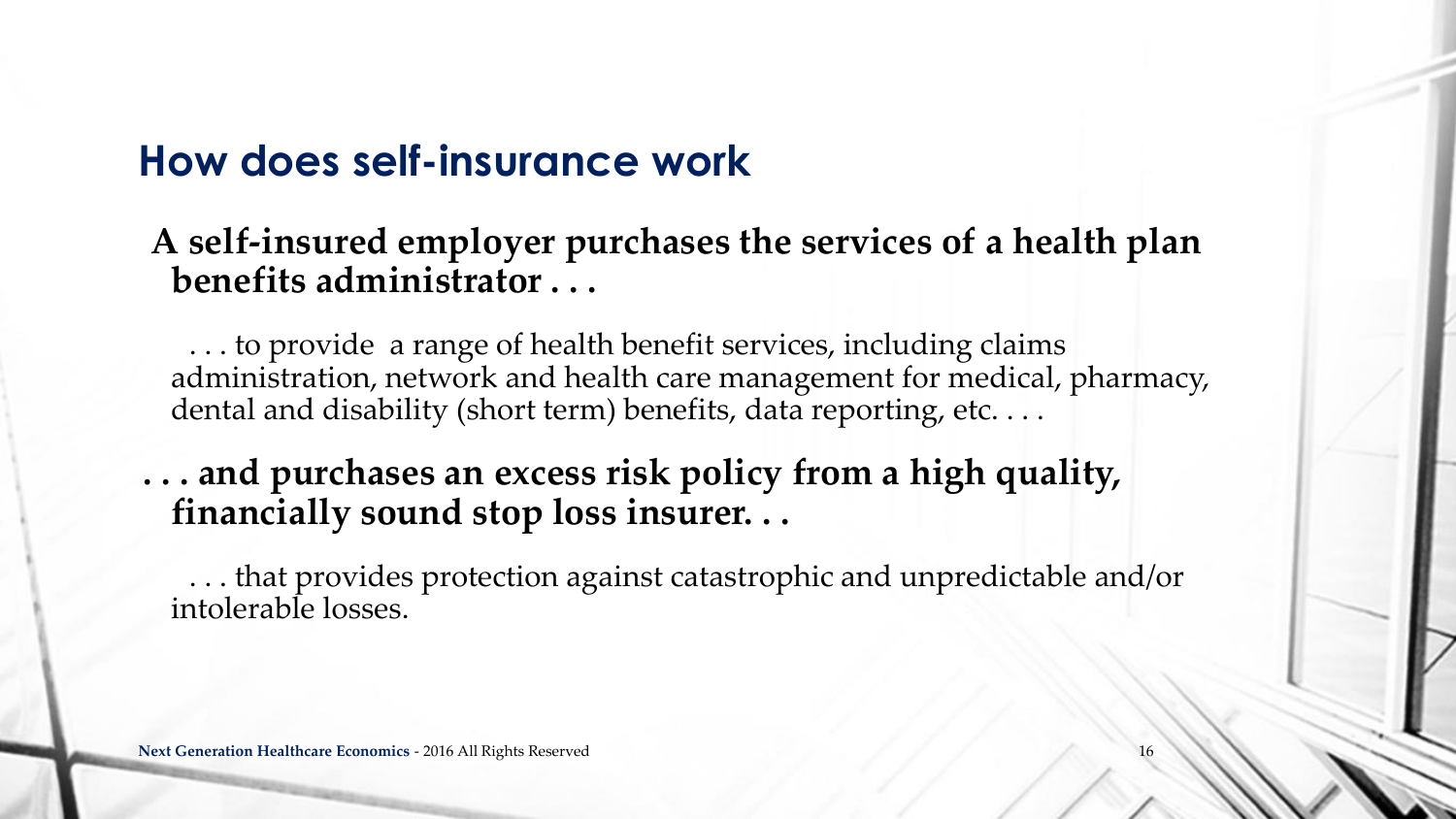### **How does self-insurance work**

#### **A self-insured employer must also establish and maintain an adequate reserve fund:**

**. . .** to fund liabilities should the plan terminate, wish to revert to an insured plan and/or to provide financial insulation against unexpected increases in policy year expenses.

**For a new self-insured group, the reserve fund is typically established in the first year of the selfinsured program:**

- Funded with the difference between claims incurred and paid in year one vs. an estimate of what claims will be paid in year two, when the group will also be responsible for funding claims incurred in year one PLUS unanticipated stop loss payment shortfalls and the expansion of the aggregate corridor in year 2.
- In all subsequent policy years, the reserve fund must be adjusted according to changes in plan design, enrollment, utilization and other health care trend factors.

NOTE: If the employer chooses to terminate their self-insured plan, they will be responsible for funding ALL runout claim liabilities (including stop loss claims that are submitted for payment after the run out period of the stop loss contract expires). This could be a political liability (e.g., should a statewide pool program be enacted).

17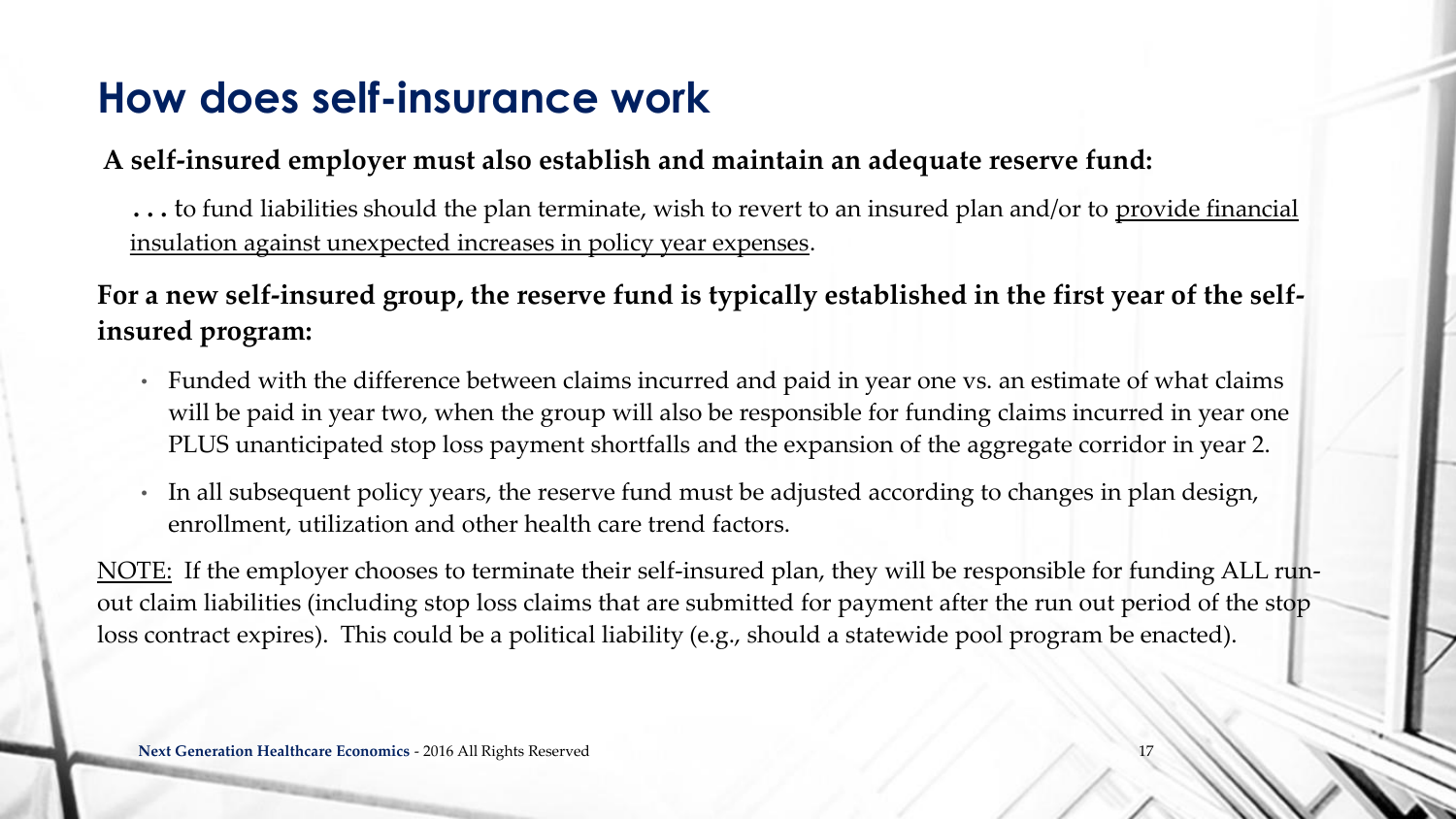### **How does self-insurance stop loss work**

#### **Specific Stop Loss**

Individual excess risk coverage provides protection for the self-insured employer for a high claim on any one covered person. Amounts in excess of the specific stop loss deductible are paid by the stop loss policy; not the employer's claim fund.

### **Aggregate Stop Loss**

Group excess risk coverage provides a ceiling on the dollar amount of eligible expenses that an employer would pay; in total, during a policy period. This policy protects against large numbers of high claims. Claims above the aggregate stop loss limit are paid by the stop loss policy; not the employer's claim fund.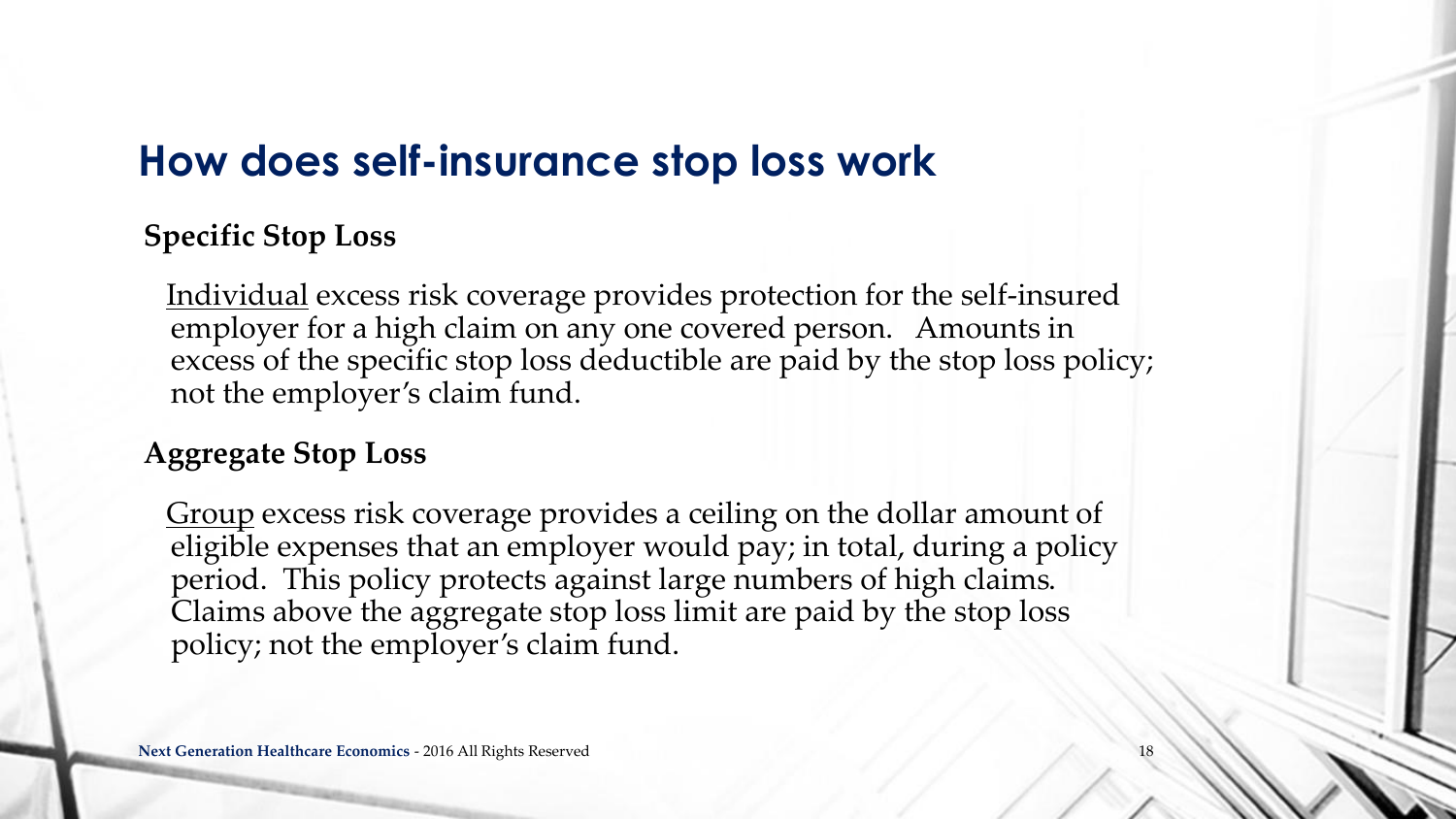### **How does specific stop loss work**

**Specific Deductibles set a policy year maximum liability the employer pays for individual claimants:**

- Covers per individual claim liability for both medical and Rx.
- Stop loss deductible is determined by the group's total paid claims.
- Specific deductibles can be purchased with or without an aggregate policy.
- Any annual or lifetime maximum benefit per person payable under a specific deductible plan is no longer allowed, per PPACA rules, as of 1-1-2014.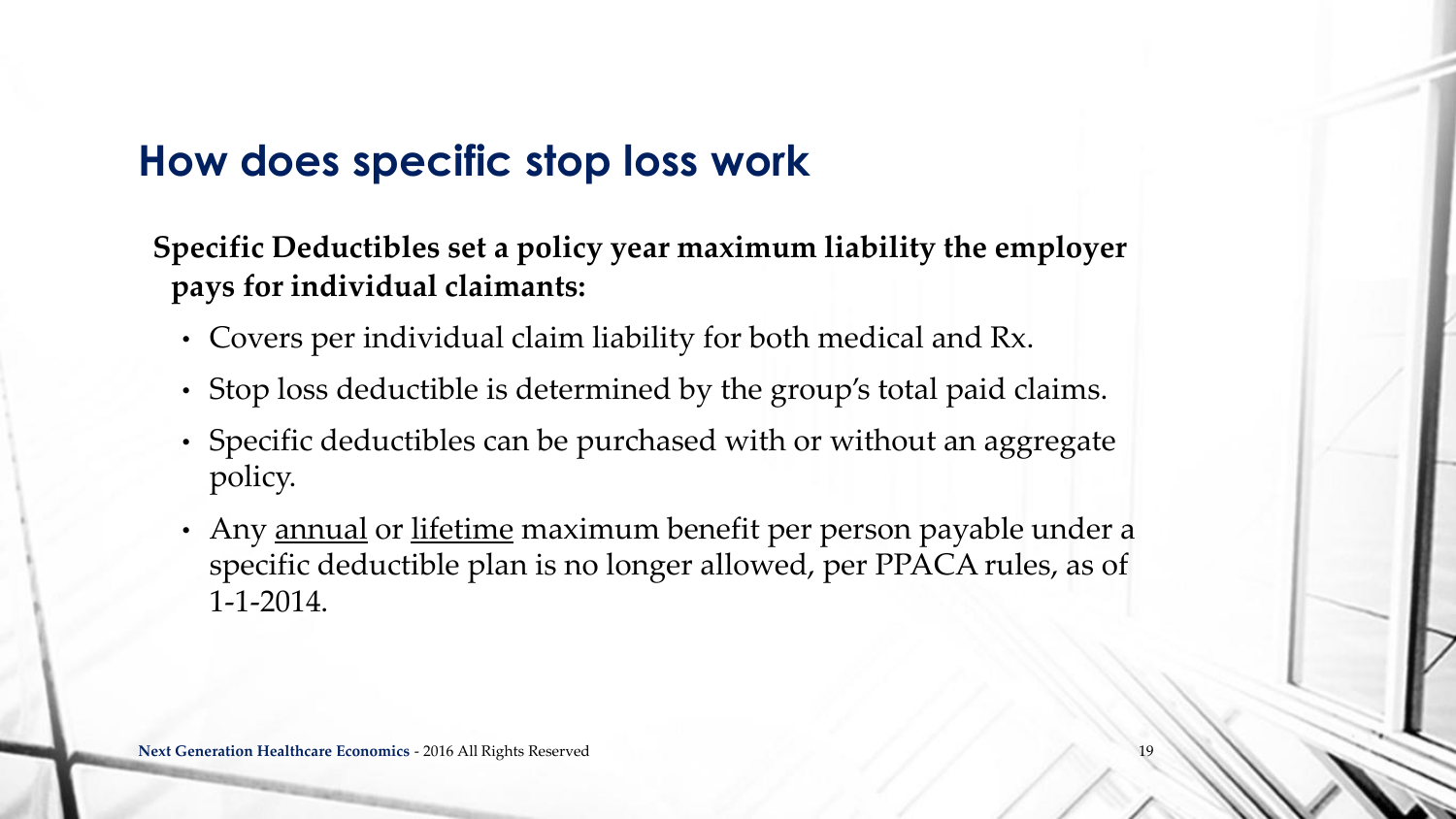### **How does specific stop loss work**

**Specific Deductibles set a policy year maximum liability the employer has to pay for individual claimants:**

- Since the advent of the PPACA in 2010, unlimited lifetime maximums in stop loss policies have been available to support self-insured benefit plan liabilities.
- Claims covered under the specific deductible are typically reimbursed as they are incurred; payable once the deductible has been satisfied.
- Specific deductible amounts and rates are established at the beginning of each contract period and are renewed based on stop loss incurred loss ratios. Due to the leveraging effect of the large deductible amount, trend increases for stop loss are typically double digit.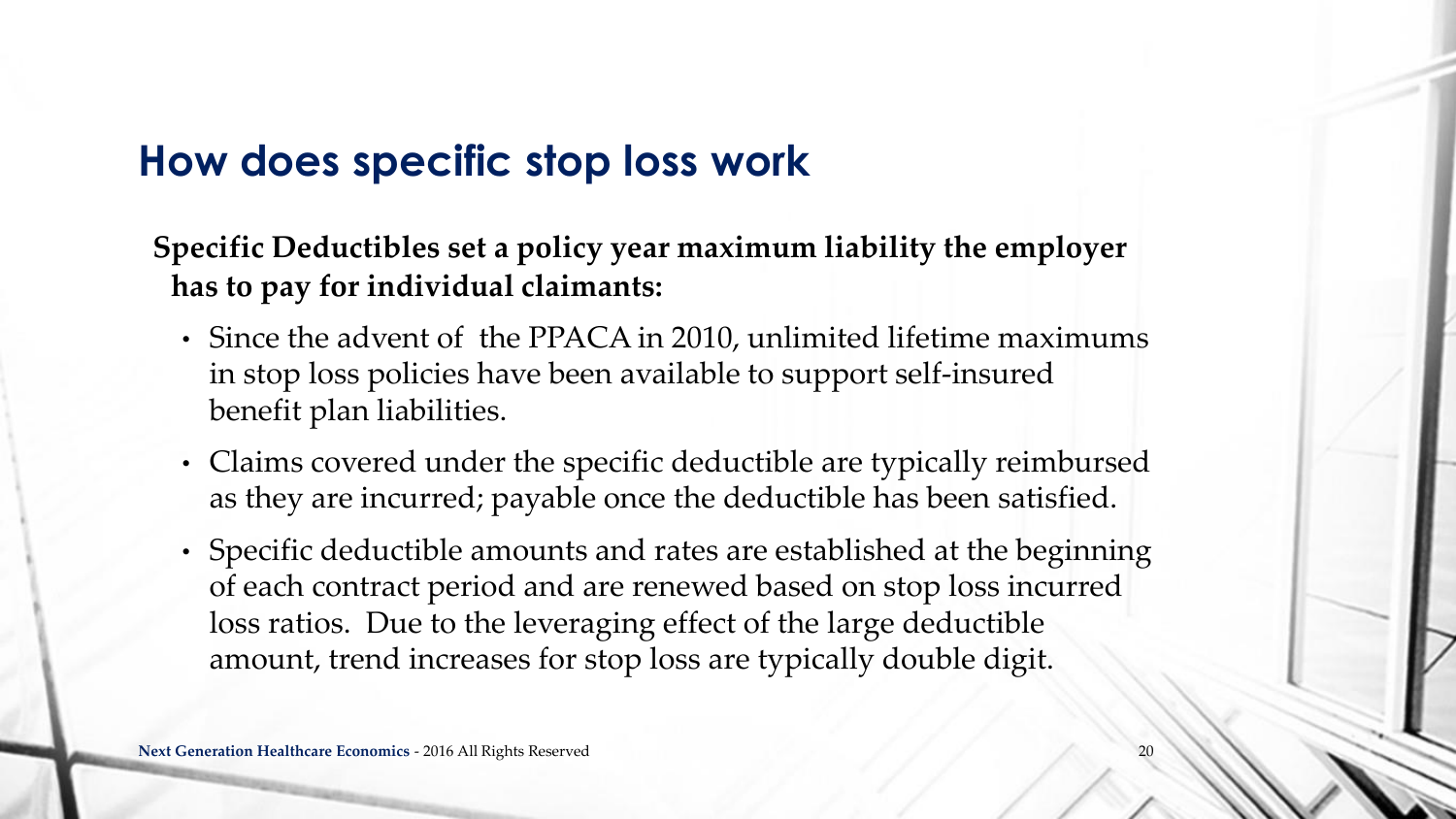### **Selecting a specific stop loss deductible**

### **The specific deducible is selected based on the:**

- Employer tolerance for risk vs. stop loss premiums.
- Recommendable range of specific stop loss deductibles falls between 5% and 10% of expected total annual paid claims (small employers considering health insurance must be very careful to select the right level of stop loss).
- Related factors:
	- Size of group
	- Location(s) of employees
	- Benefit plan design
	- Loss history
	- New risk factors (ACA reporting, specialty medications, etc.)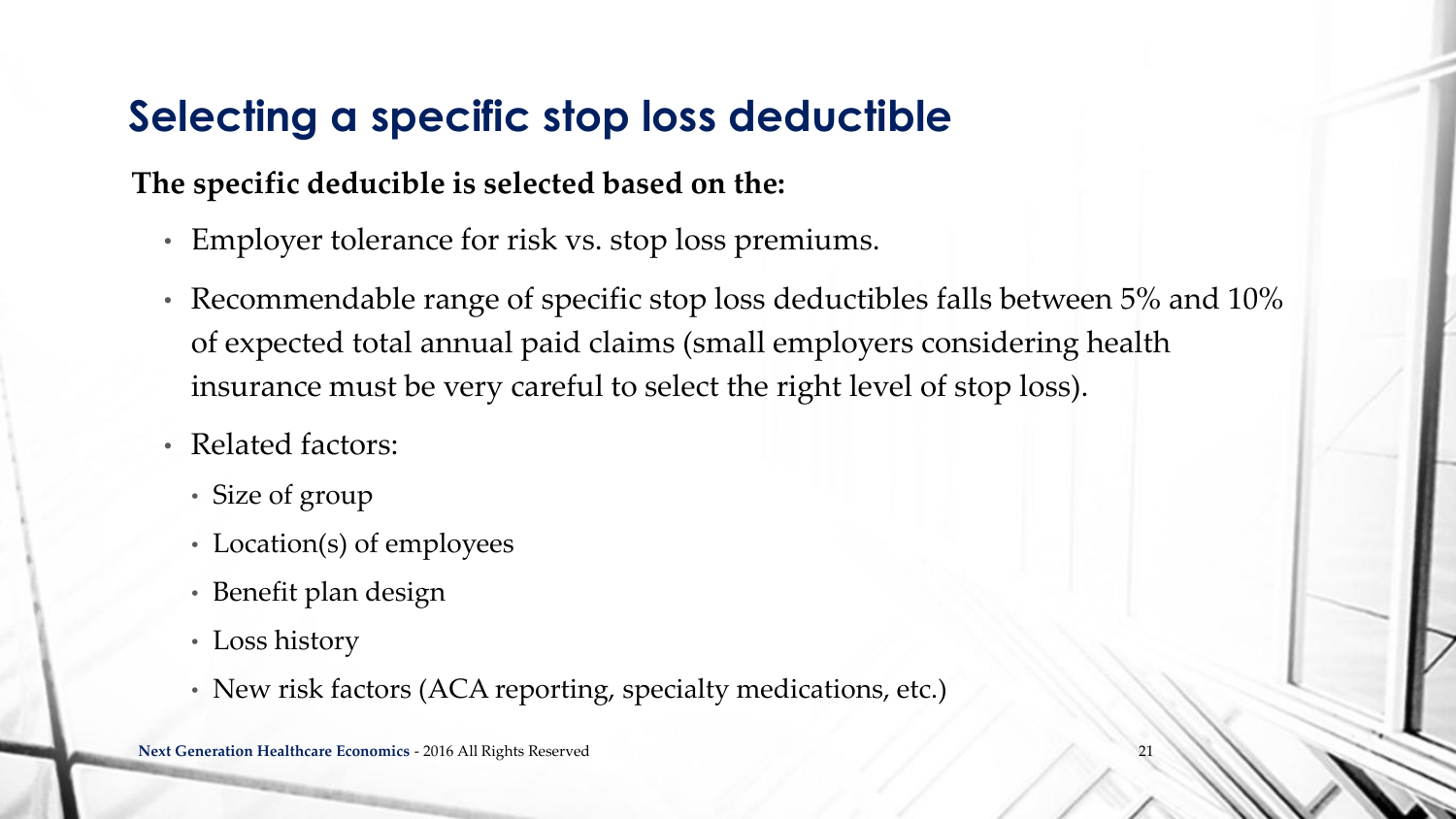### **Aggregate stop loss**

#### **Provides an annual limit for total employer claim liability:**

- Claim liability limit is called the "aggregate attachment" point. This limit is typically set at 125% of expected paid claims. The attachment point is also expressed as a per employee -dependent monthly rate, sometimes referred to as a "monthly deductible factor".
- Any health benefit can be included in the aggregate; such as medical, dental, vision, prescription drugs and short-term disability. Medical and Rx are typically included. Vision, dental and disability are usually not.
- The maximum reimbursement to the employer for claims in excess of the aggregate attachment point is usually limited per contract period. The typical limit is \$1,000,000 per policy period. After that level is paid, the employer must pay any excess for the remainder of the policy period.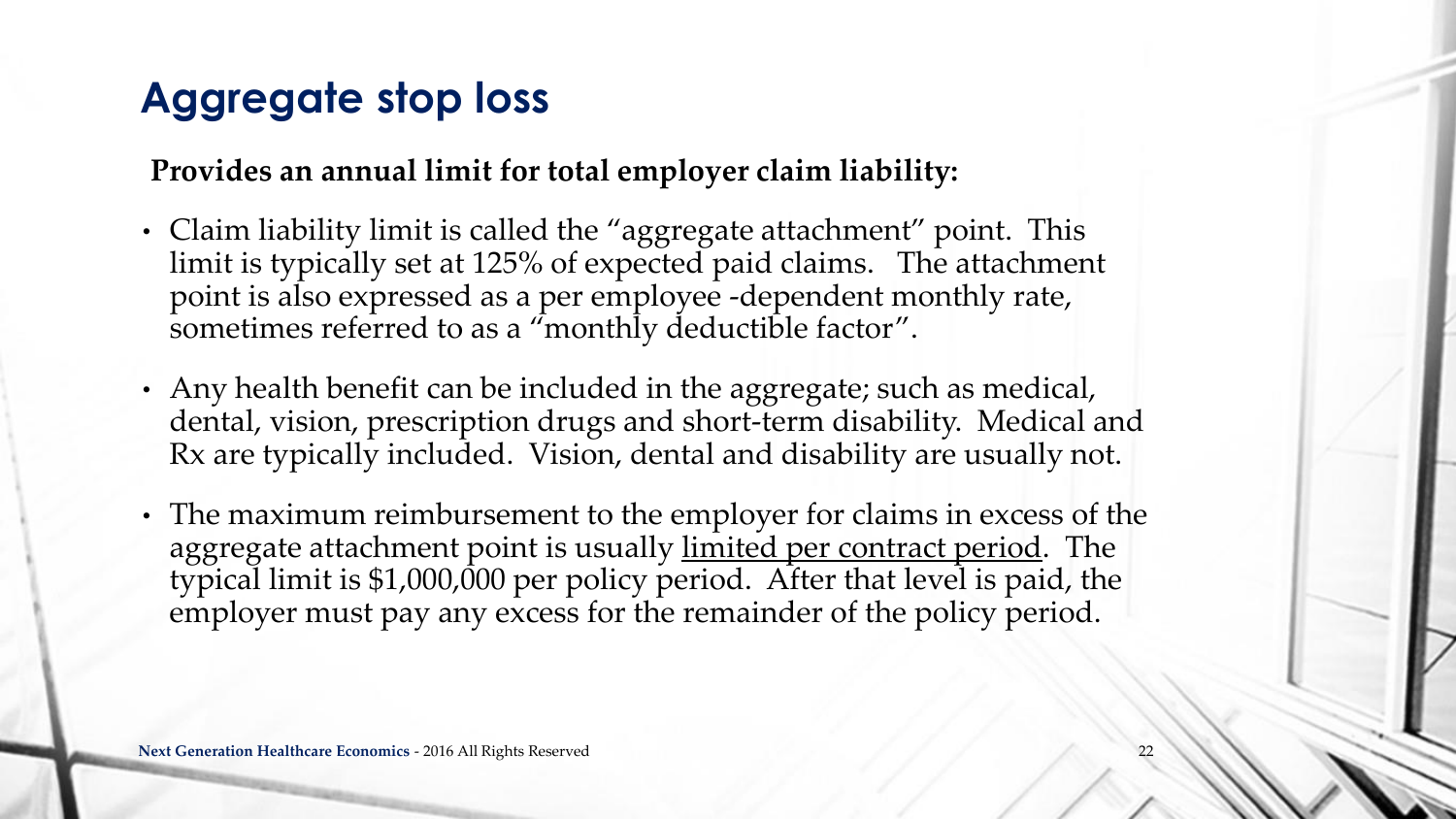### **Aggregate stop loss renewal**

**Aggregate stop loss sets the premium equivalent rates for the employer, similar to an insurance company rate renewal:** 

- New monthly deductible factors and aggregate rates are established at the beginning of each plan year.
- Reimbursement under the aggregate contract typically occurs at the end of the plan year. Interim accommodations are available.
- Aggregate stop loss attachment points are recalibrated each year according to incurred claims and health care trend, just as is the case in insured programs. Hence, self-insured programs are similarly renewed (just as insured plans) each year.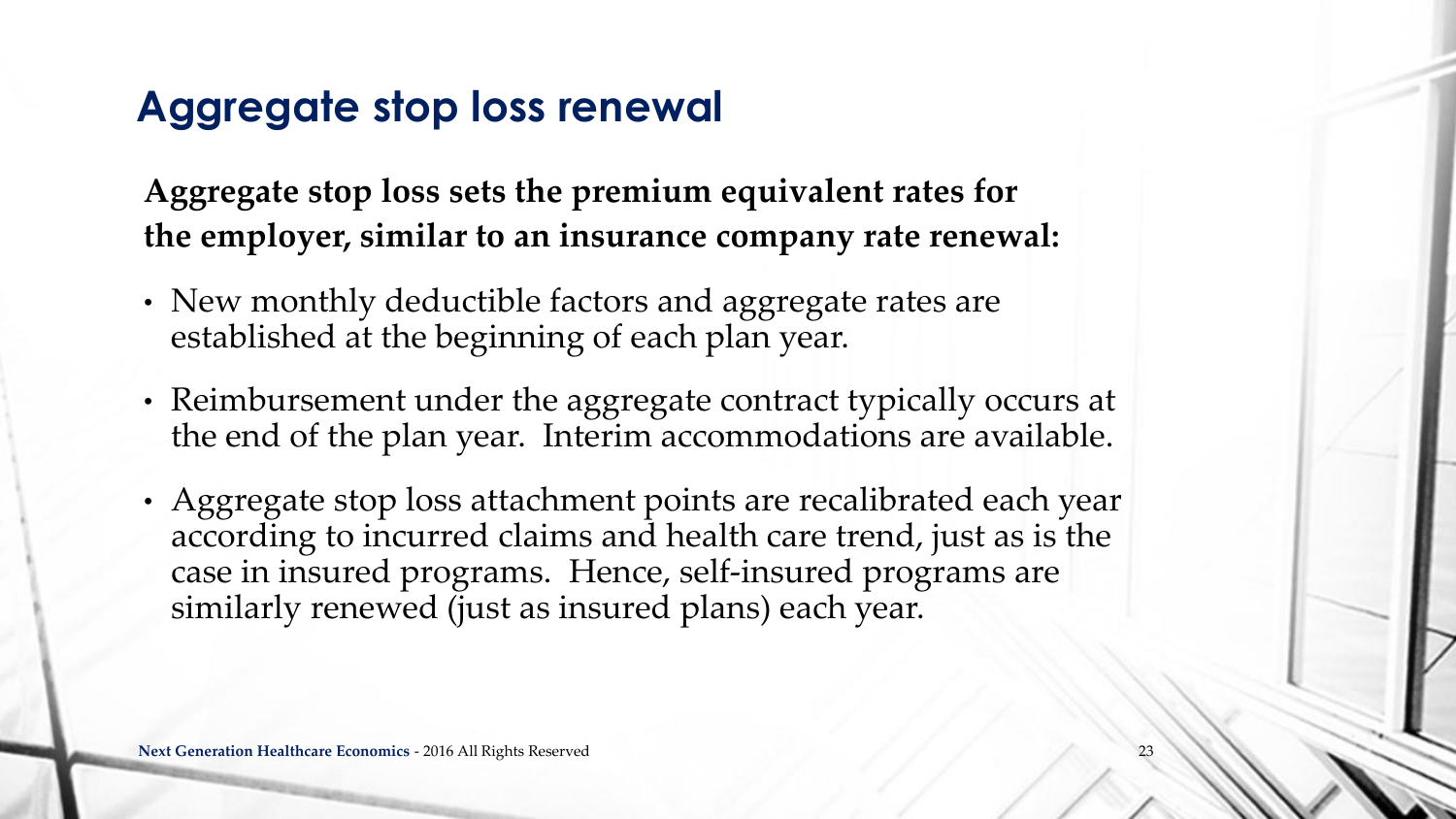### **Stop loss contracting**

### **Stop loss policies vary regarding what liabilities they accept:**

Paid period: During what period will they apply to paid claims?

Incurred period: During what period will they apply to incurred claims?

Run-out provisions: How long will they pay past policy termination? Run-in provisions: Will they accept liabilities from past policy periods?

- What limits may be applied to individual claimants?
- What limits will apply to run-out, run-in and policy payments?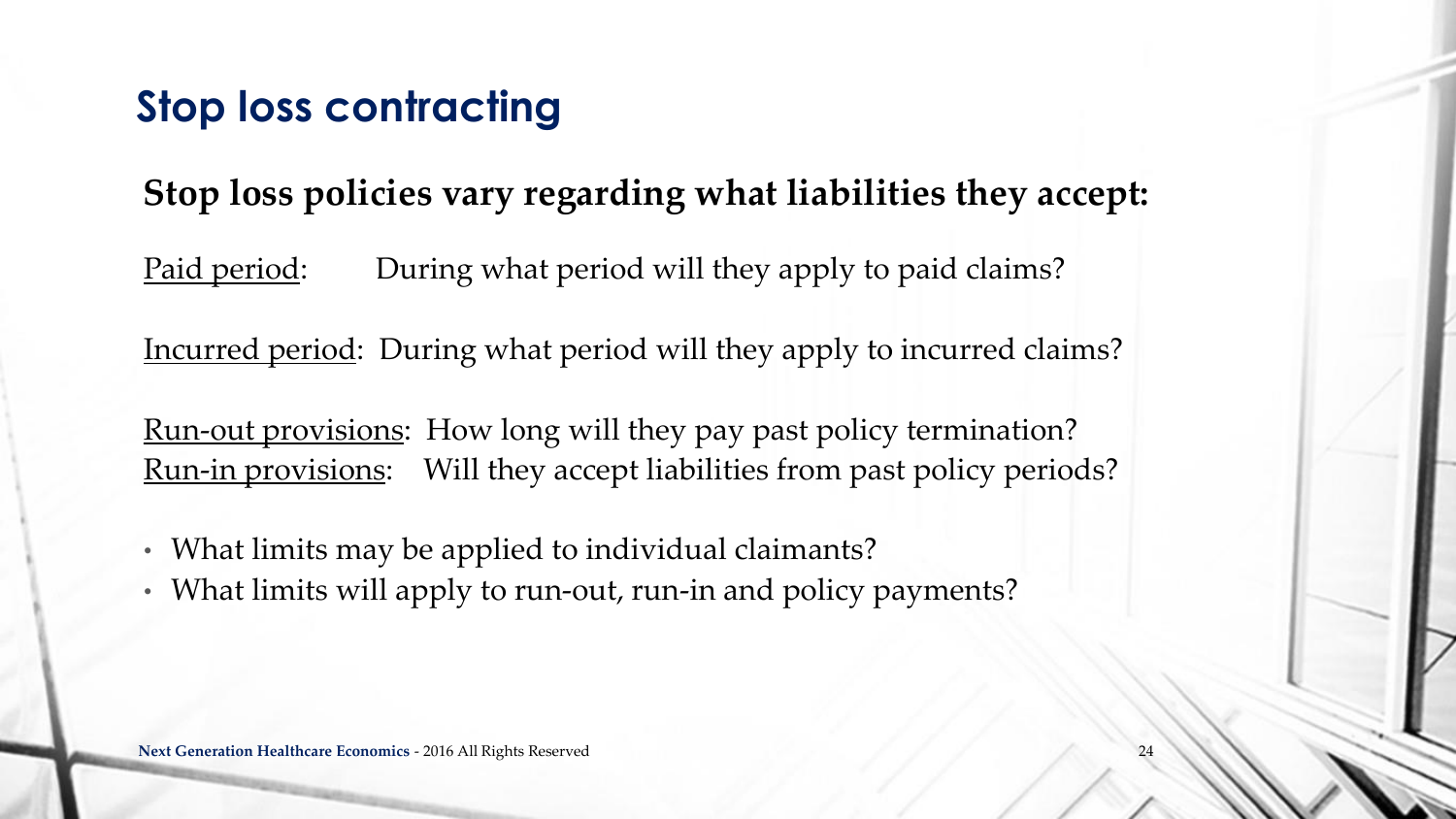## **Stop loss contracting**

#### **Specific and Aggregate contracts:**

- 12/12 Incurred and Paid provides coverage for claims that are both incurred and paid during the 12 month policy year. The least expensive option; but also the least coverage protection.
- 12/15 Incurred and Paid provides run-out protection for claims incurred within the 12 month policy year period that may be submitted for payment as long as three months after the end of the policy year.
- 15/12 Incurred and Paid provides run-in protection; coverage for claims incurred three months prior to the 12 month policy year that are submitted for payment during the 12 month policy year.
- "Paid Policy" Provides continuous, uninterrupted coverage when claims are incurred in one contract year but submitted for payment in the next (assumes renewal of the spec contract)
- Other options: 24/12, 12/24, 15/15, 18/15, 18/12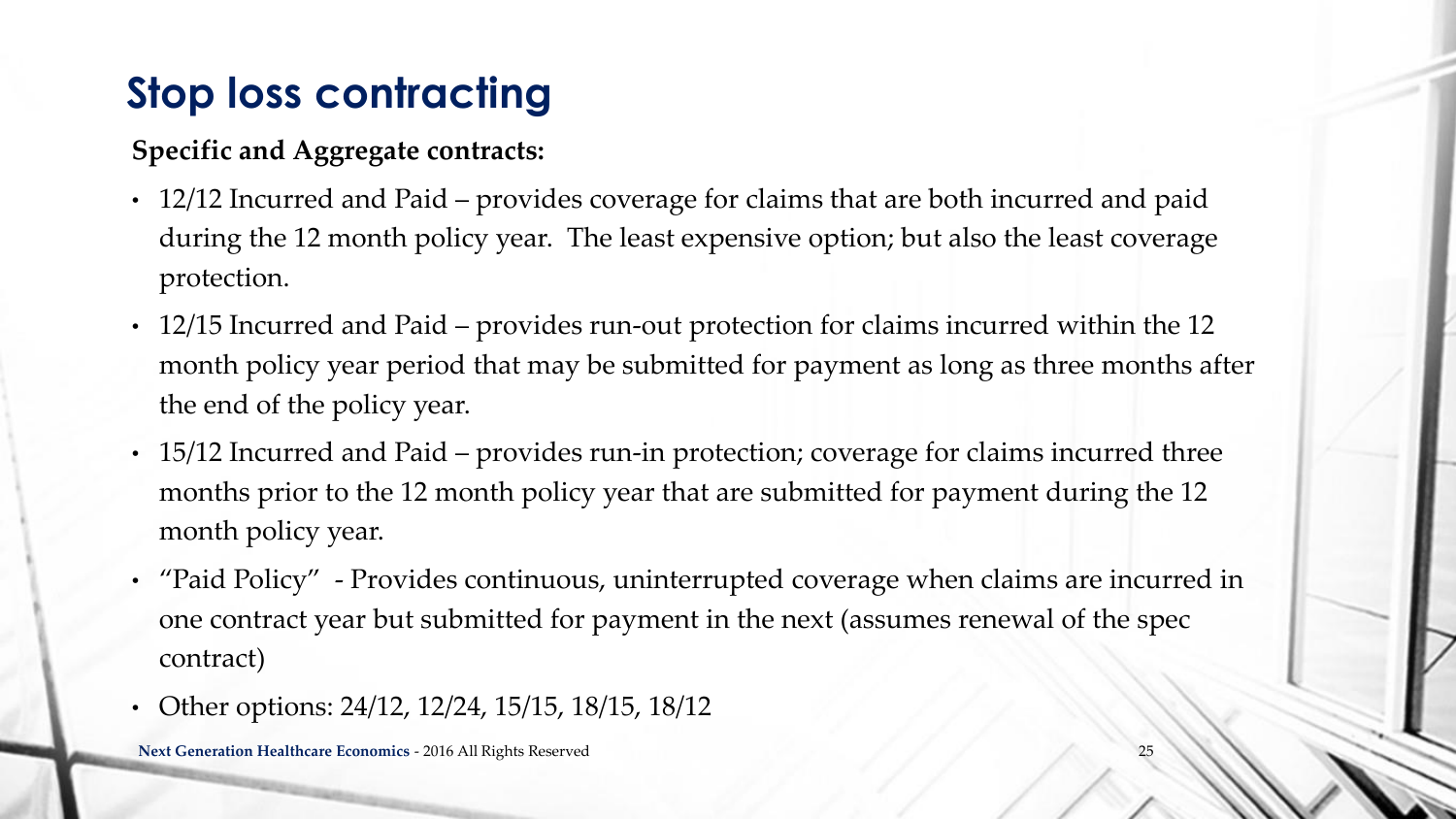### **Stop loss options**

#### **Aggregating Specific Deductible**

A partially self-funded arrangement for reducing specific stop loss premium. (see next page for example)

#### **Monthly Aggregate Accommodation**

Provides monthly funding when aggregate attachment is reached during the policy year.

#### **Specific Advance Reimbursement**

Carrier advances funds for specific claims as they are incurred instead of at the end of the contract period.

#### **Terminal Liability Coverage**

Provides additional coverage for run out stop loss claims.

#### **Split Funded Aggregate**

Splits the liability for any claims between 110% and 125%. The additional liability is split from 25% - 75% of the corridor to meet different risk appetites. Usually offered to groups new to self-insurance.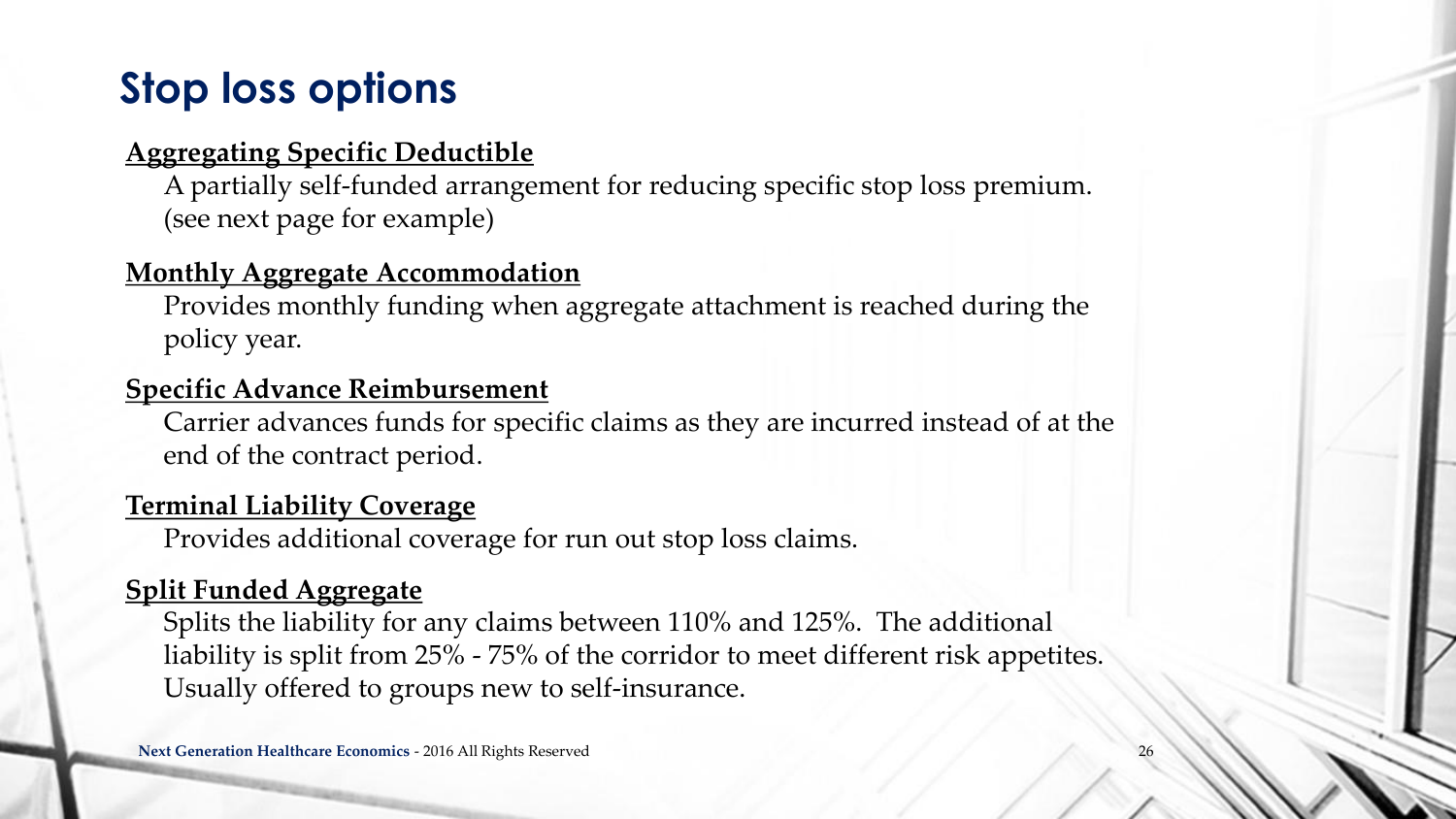### **Aggregating specific deductibles**



"**Aggregating Specific Deductible**" is a way for employers to trade additional risk for lower specific deductible premiums. Essentially, two deductibles are used to combine aggregate and specific stop loss:

| <b>Example</b> | Specific Stop Loss Deductible:   | \$110,000 |
|----------------|----------------------------------|-----------|
|                | Aggregating Specific Deductible: | \$125,000 |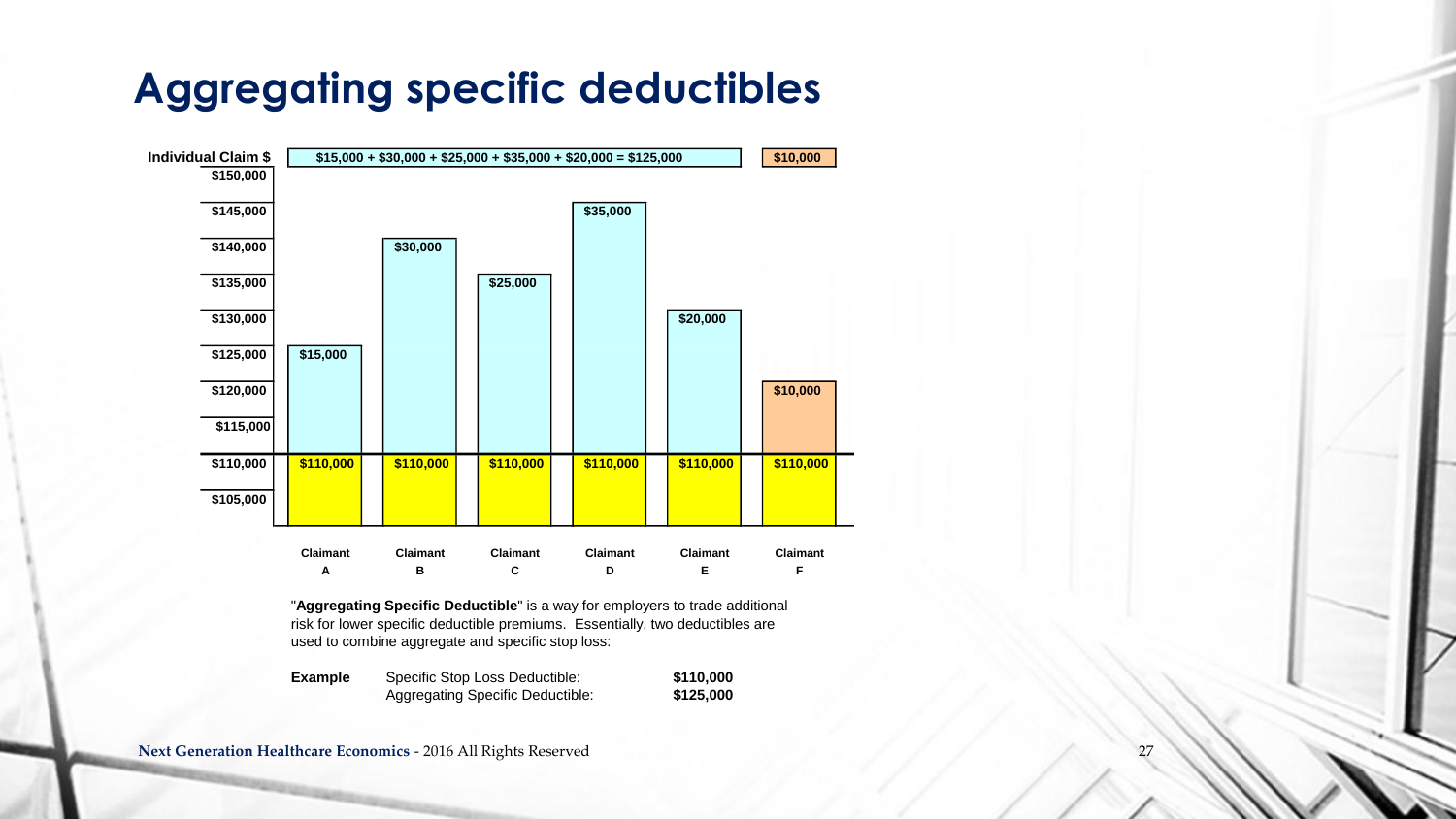### **Profile of a likely self-insured candidate**

- Organization is financially stable
- Has few and/or predictable numbers of high claims
- Has a stable employee population with high participation in their health plan for both single and employees with families.
- Has a stable, credible (and favorable) claim liability history (minimum of 150 life years)
- Has practical use of self-insured cash flow advantages
- Has practical need for and interest in designing their own health benefits; irrespective of insured mandates.
- Can realistically fund reserves and set aside those funds for health benefit use only
- **Has measured and confirmed minimal ACA liabilities regarding future eligibility and potential high risk pool transferees.**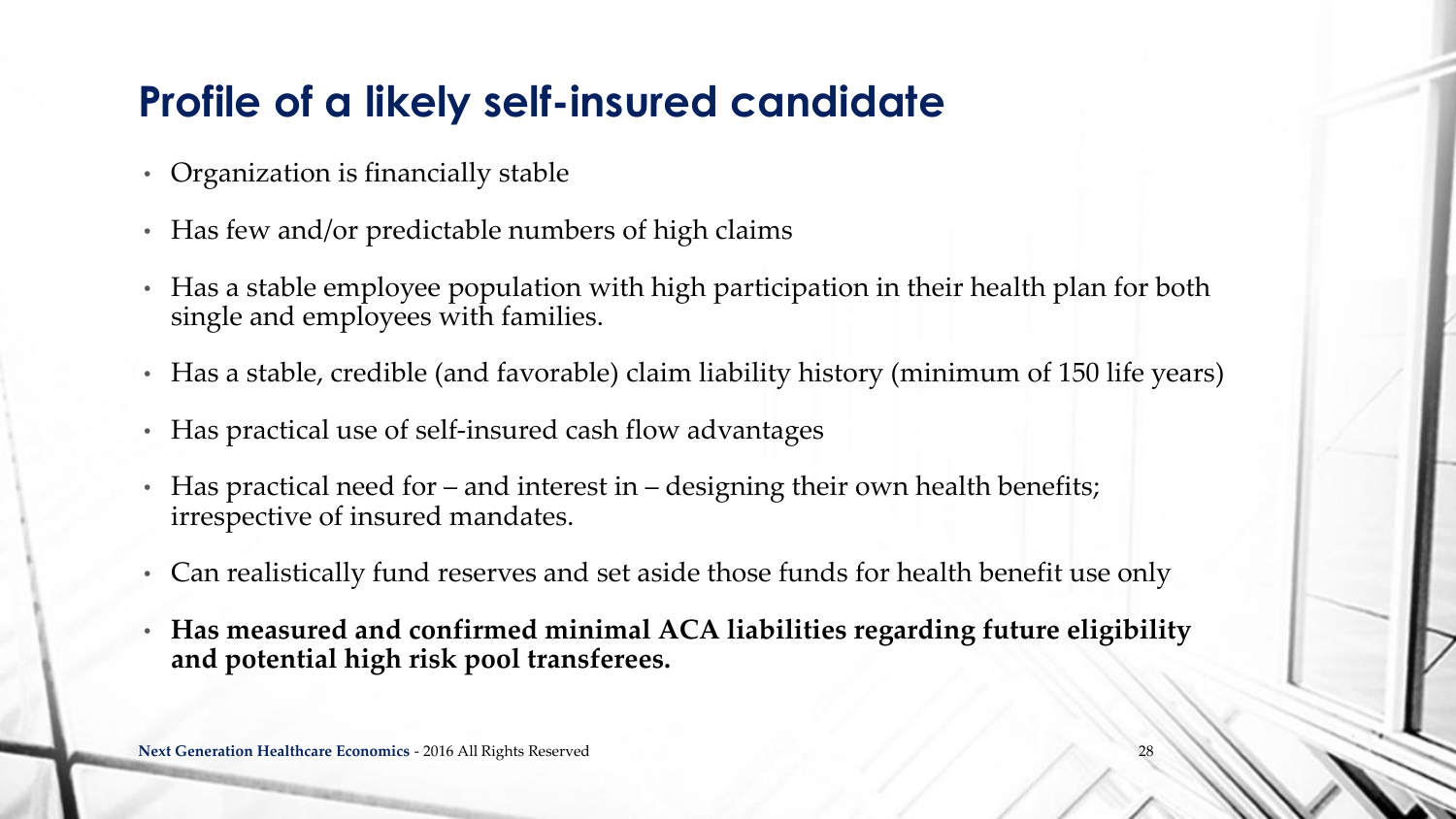### **Who offers self-insured plans?**

- **Insurance companies** offer "administrative services only" self-insured contracts; usually with only the choice of their stop loss policies and provider networks. Pharmacy programs are usually offered through their benefit manager (PBM).
- **Third party administrators** (TPAs) who pay claims and put together provider networks for both medical and pharmacy. Typically, the TPA provides access to a choice of stop loss reinsurers (usually two to three for each industry) and links those programs with its proposed claims services and provider networks.
- **Specialty third party programs** may include TPAs that are subsidiaries of provider organizations (e.g., Mayo Health Plan) or other organizations.
- **Pools** may also offer self-insured plans to participating member groups. These groups are typically charged a fixed rate by the pool; similar to insurance premiums. The pool assumes self-insured liability for claims and expenses in excess of the fixed rate; similar to an insured plan.

#### *Each type of program has its own unique advantages and liabilities.*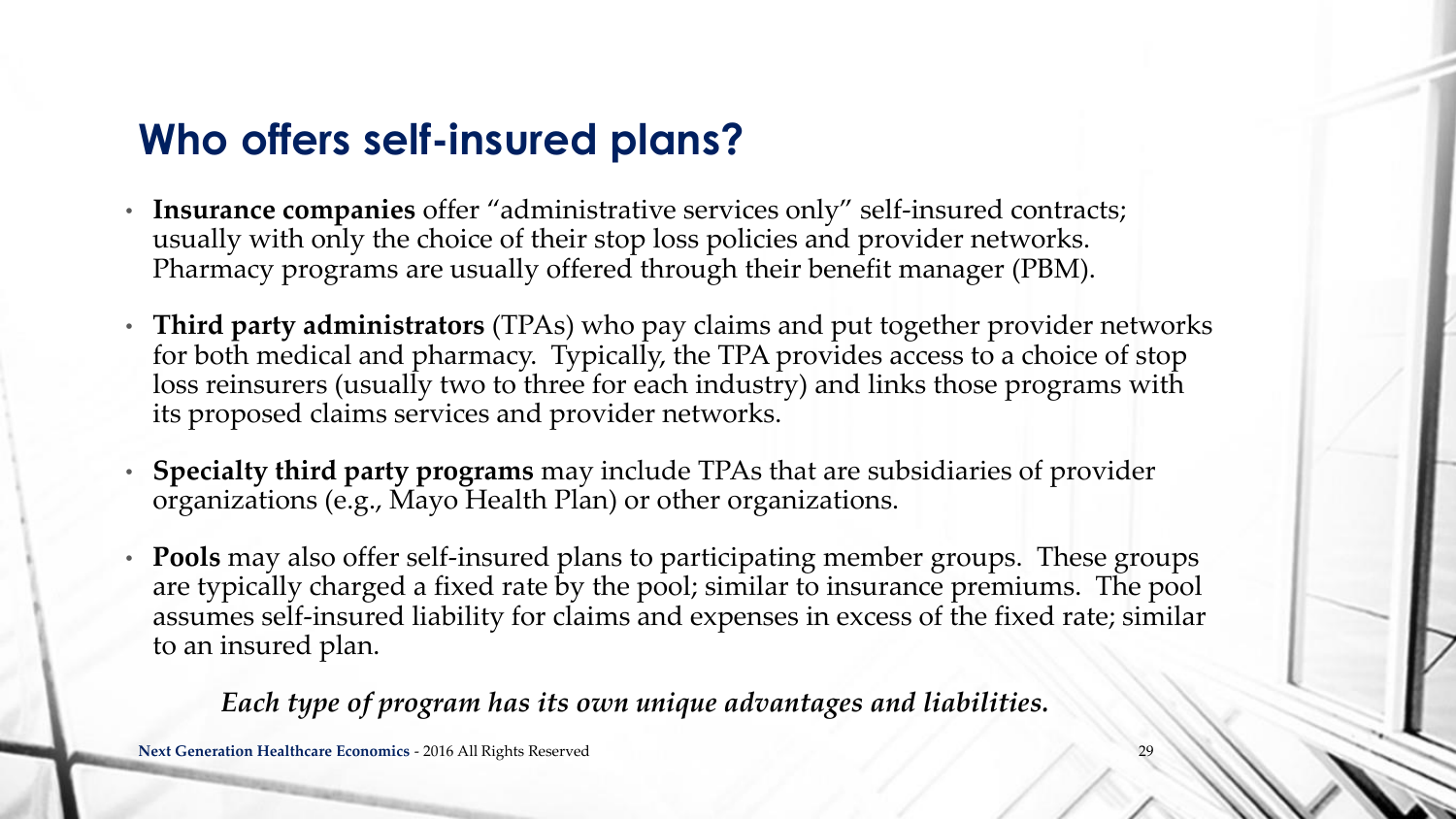- **Stop loss** *paid* **contract language:** Usually stop loss-eligible claims have to be submitted for payment during the contract term for the stop loss policy to cover them. This is different than insured policies, which cover claims that are incurred during the policy period regardless of when they are submitted for payment.
- **Run-out claim provisions** in stop loss policies are rare and often inadequate; making it difficult for an employer to go back to an insured plan once they become self-funded. (Insurance companies will generally not administer or pay run-in claims).
- **Run-in claim provisions** that provide adequate protection when changing stop loss carriers are usually longer than most SL carriers are willing to provide. Not having an adequate run in period can expose the employer to additional liabilities when switching SL programs.
- **Administrative services contracts usually do not apply to run-out claim payments in a self insurance plan**. This means that in order to change plan administrators, selfinsured employers need a pre-agreement to pay clause in their administrative contract with their plan administrator (e.g., TPA).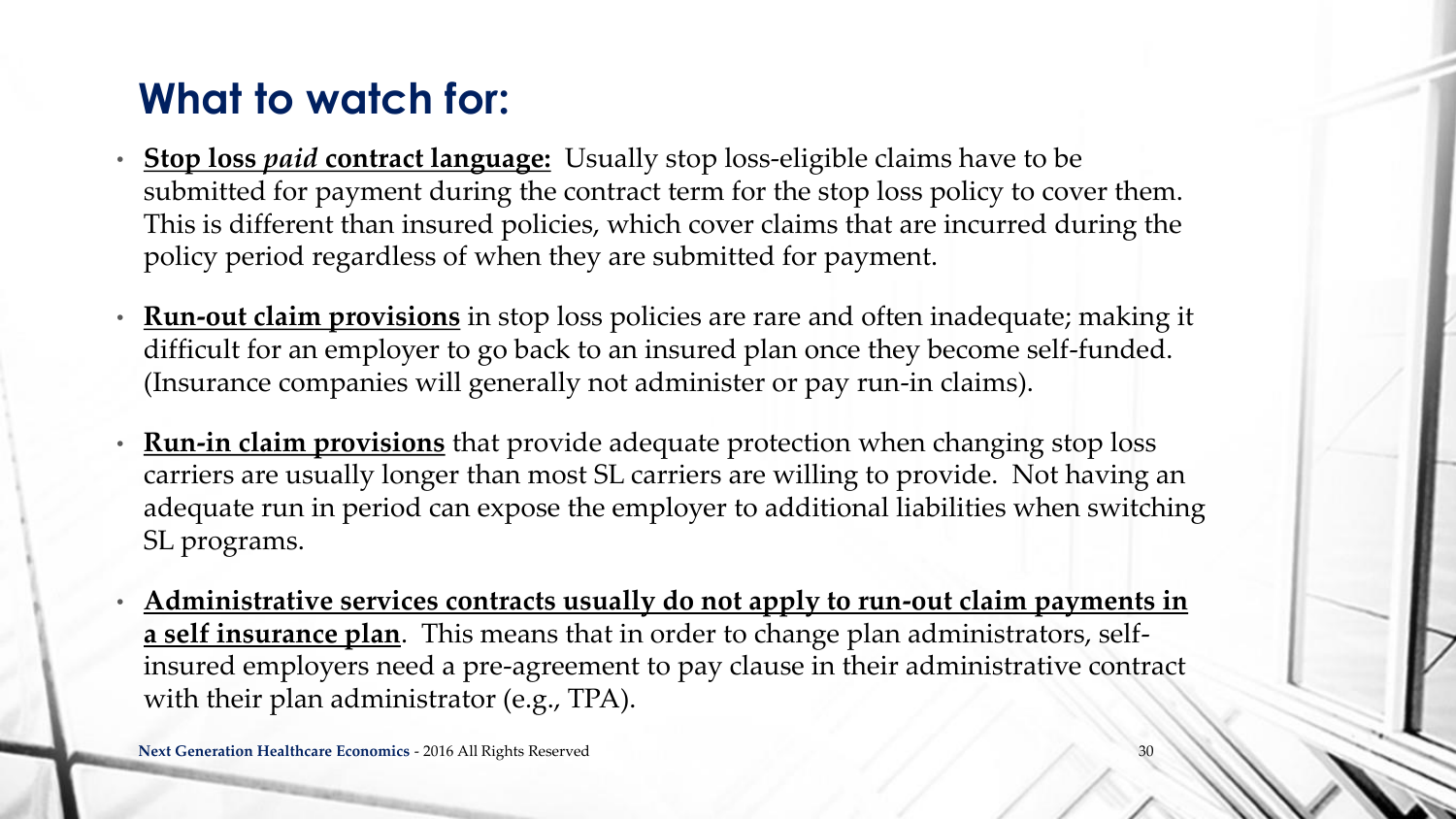#### **Individual benefit limits** are defined in most stop loss policies.

- In some cases, run-in limits will be assigned to either specific and/or aggregate claims: e.g., specific and aggregate payouts for run-in claims (claims incurred under a prior plan year) will be limited to a defined dollar amount.
- In most cases, aggregate stop loss liability will be limited to \$1,000,000 per contract period. Higher limits are available; some stop loss carriers have no limits. No limit plans are typical of ASO programs offered by insurance companies.

**Covered expenses** may be defined in the stop loss contract differently than they are under the Summary Plan Description. Close scrutiny is required. For example, some stop loss policies require the use of assigned "centers of excellence" or specialty providers for transplant coverage. Such policies may exclude coverage for transplants outside of their specialty networks.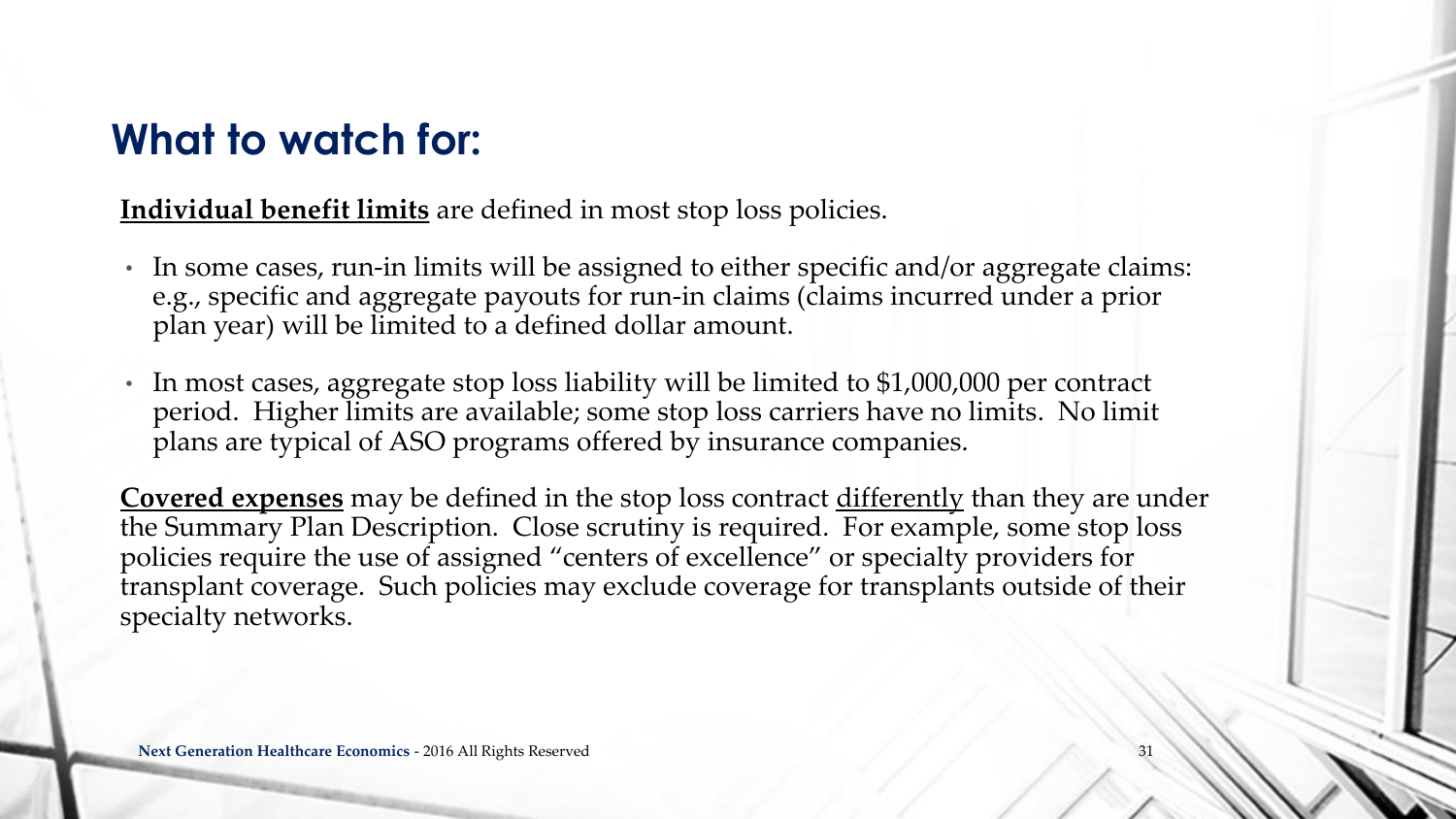#### **Specific Stop Loss Lasering**

- Lasering is the practice of the stop loss policy either excluding certain claimants from coverage altogether, or providing a limited amount of coverage for certain, named claimants – once their high claim liability is known. Lasering can be assessed based on a claim \$ limit or on a medical condition.
- Lasering is often used as a pricing tactic for keeping stop loss premiums "competitive" or "more affordable" for the other employees. In reality, it permits the stop loss carrier to selectively decide whether or not to cover individuals who need protection the most; transferring those liabilities back to the employer.
- Lasered amounts do NOT apply towards the aggregate stop loss (in most cases).

Note: Not all stop loss carriers use lasering. These carriers may be considered preferred stop loss insurers by some groups. Other self-insured groups may regard lasering as an effective cost-control technique.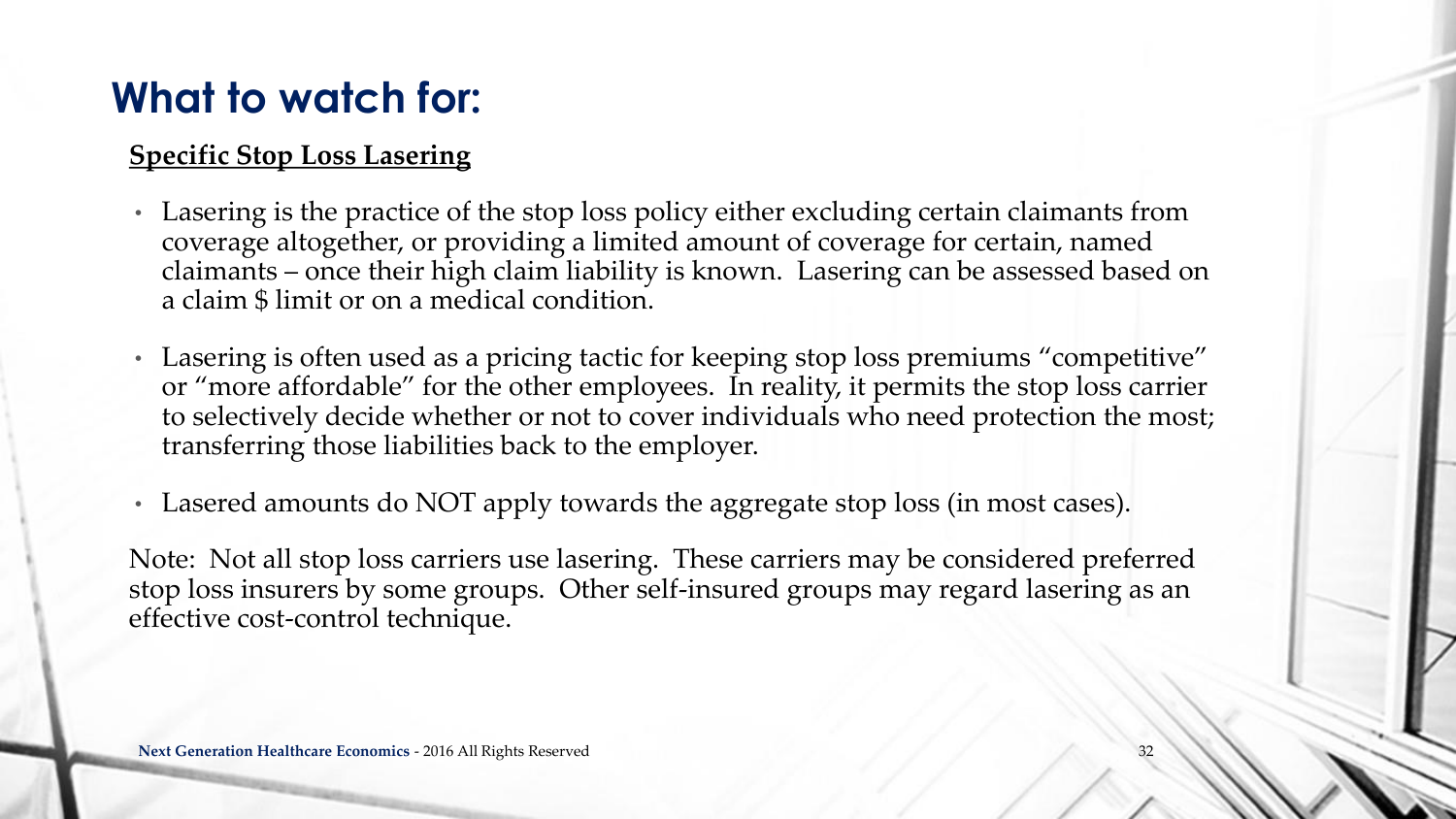- **Funding the aggregate corridor** The difference between expected claims and aggregate claims liability can be considerable; up to another 25% of expected claims. This additional claims exposure is the employer's responsibility and must be funded if incurred.
- **Base employee contributions on total liability** The employee contribution, the socalled "premium equivalent" rate should be based on the entire projected liability of the program, not the expected liability. This means that the rate should include the aggregate corridor.
- **Premium equivalent rate should also include reserves** Establishing a proper reserve is a critical component of any self-insured program. In the first year of a self-insured program, it is recommended that the initial rates reflect the first year reserve build-up rate. On going rates in subsequent years should reflect and changes necessary to maintain the reserve fund at adequate levels. *Reserves are not "savings"!*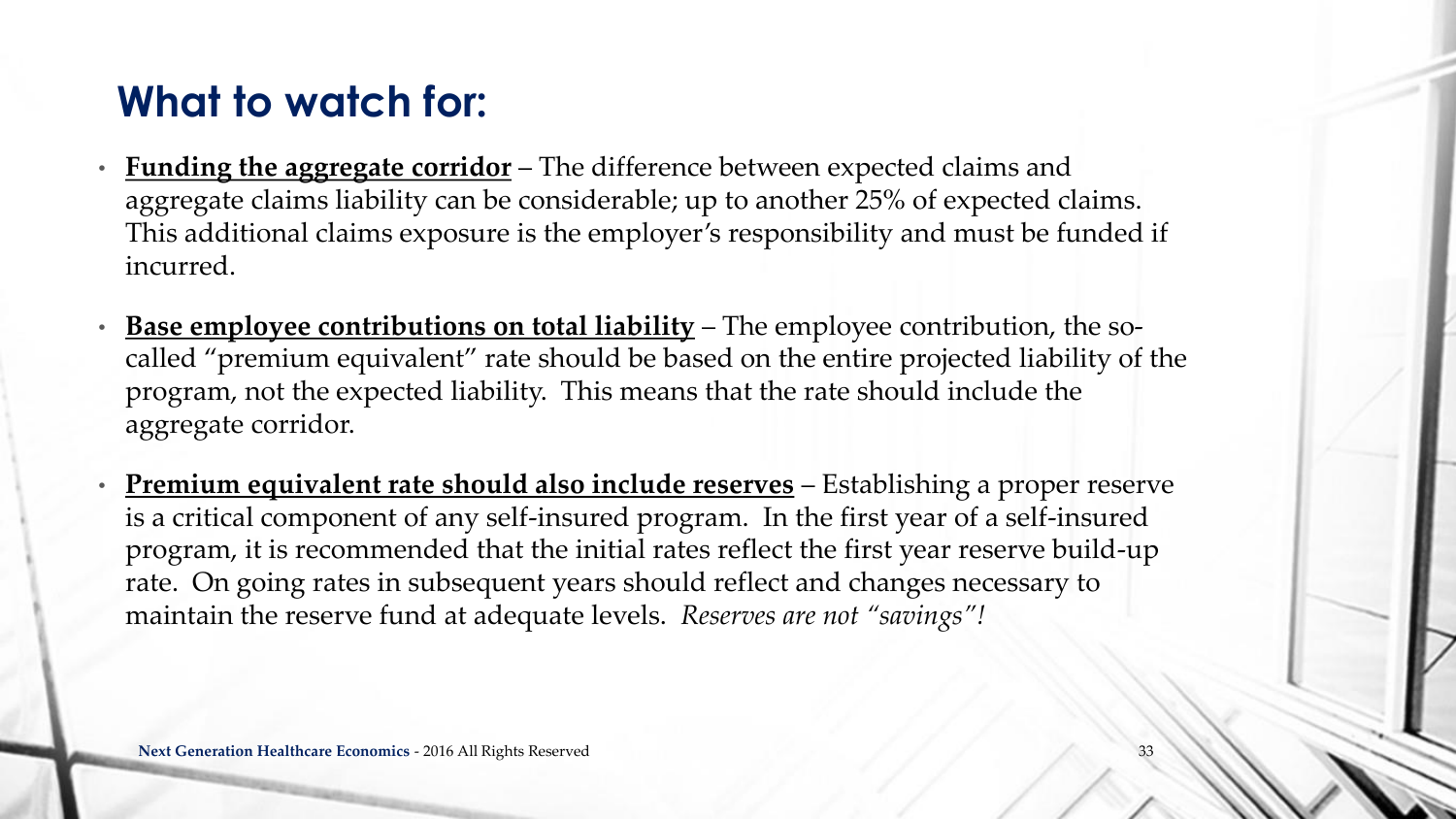### **Self-insured plan termination issues**

- Employer is responsible to pay run outs (for all claims).
	- High claims run outs belong to the employer unless they are covered under a special stop loss run out provision.
- What will be the administrative cost for paying run out claims?
- Prior administrator is best, since they had their network pricing contracts and stop loss administration in place when the claims were incurred. Prior administrator provides the best chance for accurate benefits claims adjudication and consistency for all claims incurred during the prior plan period.
- Employer stop loss run-outs liability depends on Terminal Liability Option (if any) and/or run-in contract provisions with the new stop loss carrier.
- There will be no run-in provisions available to the employer returning to an insured contract. The self-insured employer must pay all of the terminal claim liabilities associated with its self-insured plan for the year prior to – and in addition to - its new insured plan year.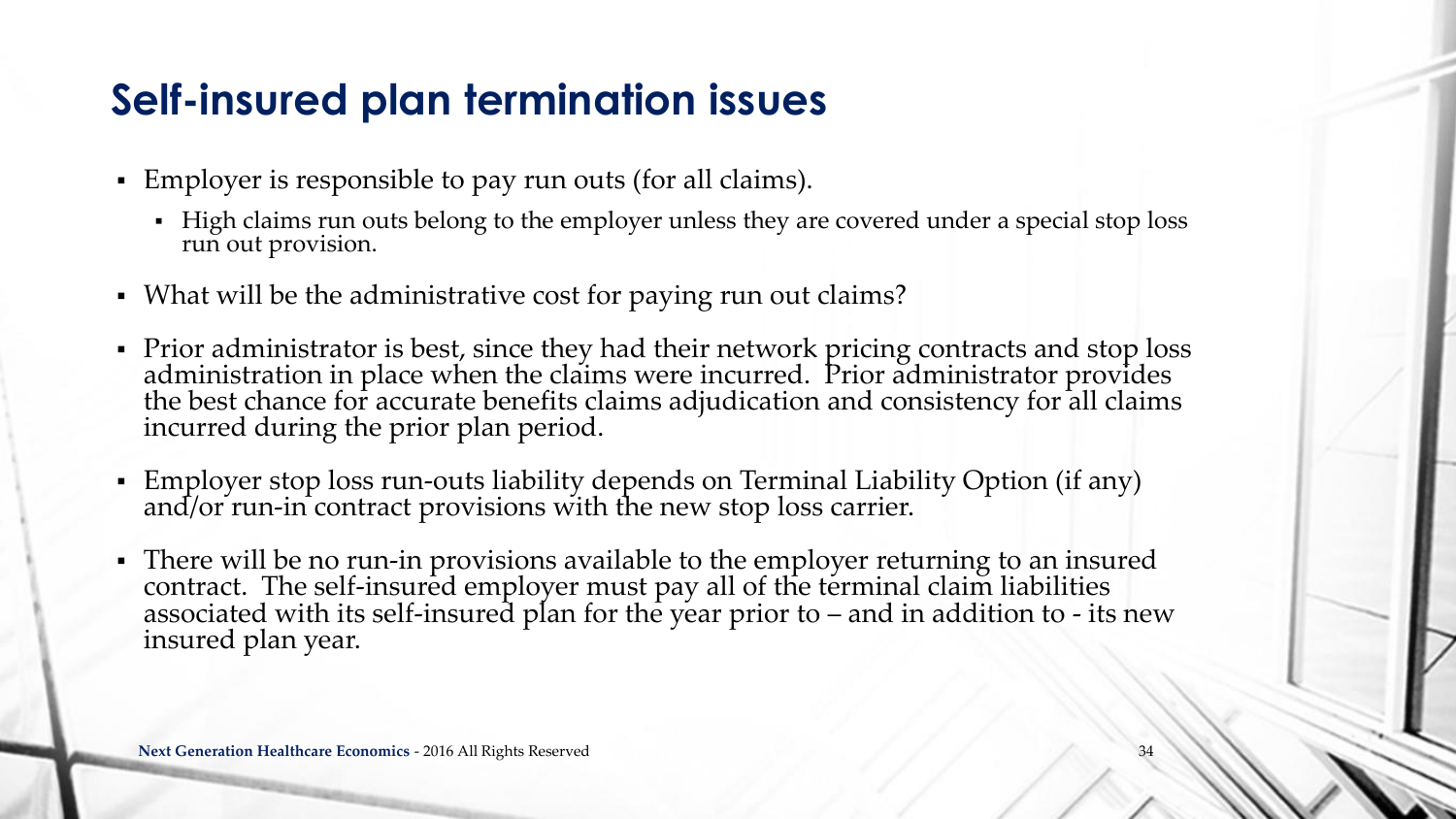### **Market trends affecting self-insured decisions**

- Health benefit trend is escalating; increasing the projected costs of claims for both insured and self-insured plans.
- The ACA may affect self-insured decision (positive or negative); for smaller groups eligible for community rating.
- Neither insured and self-insured plans are providing effective cost control of provider fees.
- "New networks" and contracting methods are not yet providing any measurable savings. (Note: Network options are available to both insured as well as self-insured programs. It is inaccurate to suggest they are only available to one or the other).
- Greater numbers and the frequency of high claims are occurring as the health of the general population reflects general aging and poor lifestyle choices that adversely affect health.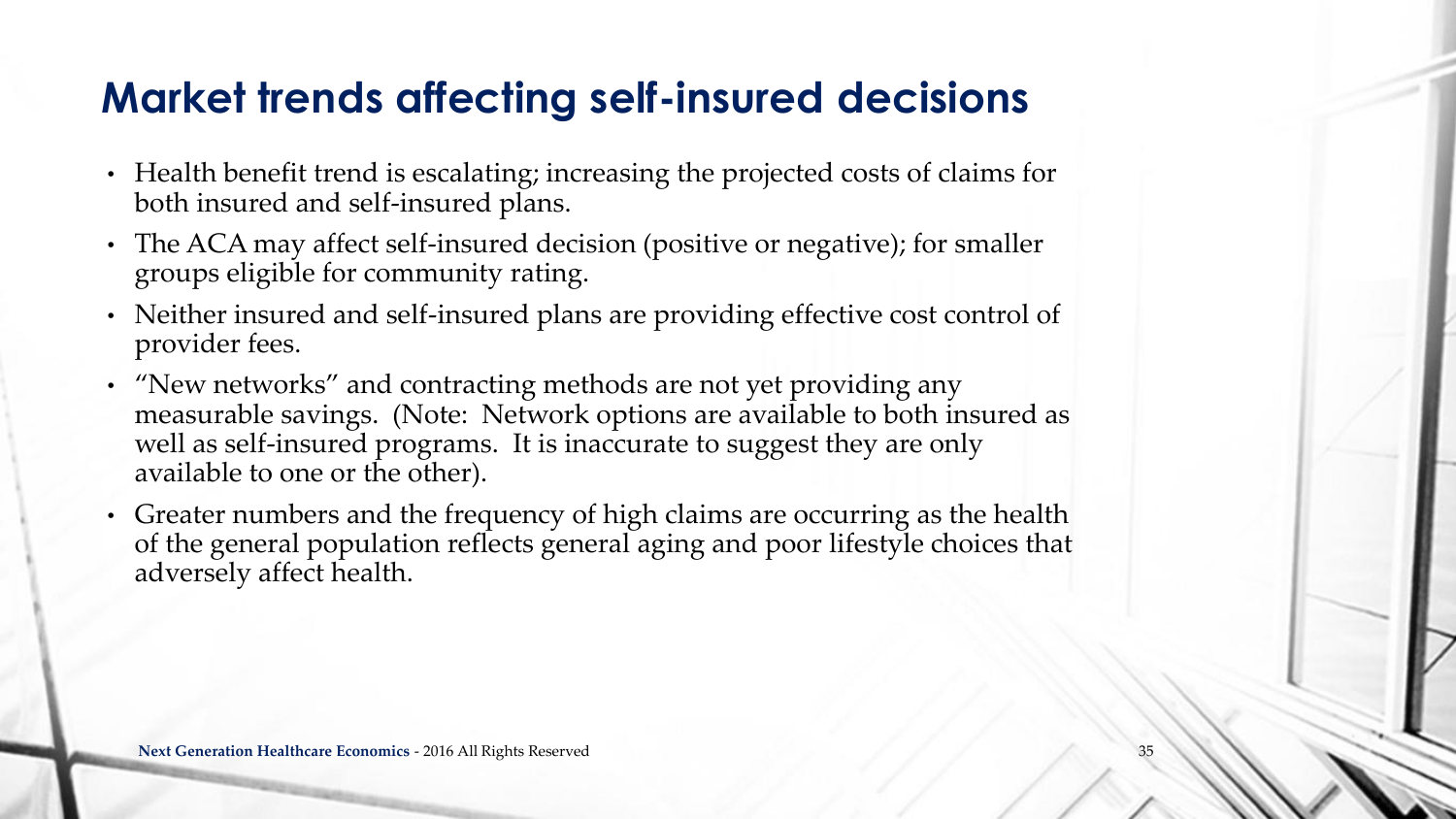### **Market trends affecting self-insured decisions**

- Specialty medications and their high, unpredictable costs are accelerating and present a significant unknown liability to self-insured plan sponsors. Specialty medications are also putting pressure on stop loss markets.
- Stop loss contracts are becoming more specialized, as carriers attempt to isolate unpalatable risks from their high claims pools. This is making selfinsuring far riskier for groups that have substantial adverse claim activity.
- Speculation that emerging stop loss markets will enable small(er) employers to self-insure have not produces adequate cost savings justifying the risk of becoming self-insured. (Stop loss markets are available; just very expensive).

*Conclusion: General market conditions are currently risk-adverse*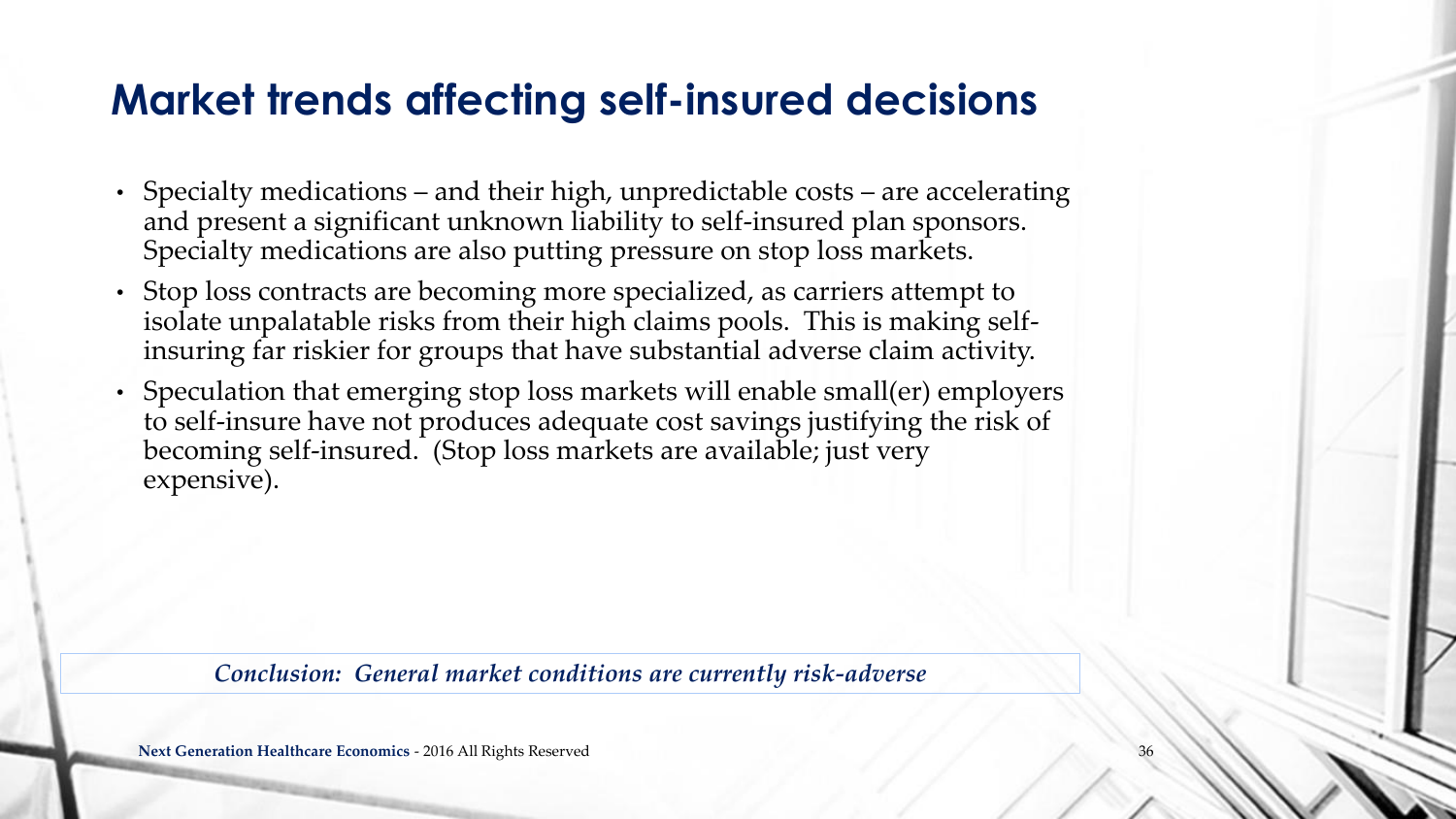### **Self-insurance: fact vs. fiction**

#### **Common Perceptions Point / Counterpoint**

Self-insurance allows employers to avoid the ACA and state benefit mandates

Self-insurance requires much more management "work" than a fully-insured plan

Administrative costs the main difference between insured and self-insured plans

Self-insurance provides tax savings and cash flow advantages.

The most significant ACA mandates apply to self-insured plans; such as no pre-existing conditions limitation, minimum essential coverage, employer shared responsibility requirements, etc. Some state mandated benefits may be excluded – if it is the employer's intent to no longer cover them \*.

Self-insured plans have many more moving parts and pieces that need to be subject to closer scrutiny than do insured plans. Risk quantification is much more significant to the employer. Cost transparency also requires analytical effort.

Self-insurance is only for "larger" groups Size helps define credibility and risk, but is not the only, or even major, self-insurance consideration.

> Both insured and self-insured plans have comparable administrative and other fixed costs. However, it cannot be assumed that claims costs are the same under both programs. Differences – significant differences – can and often do exist.

Tax savings exist, but with interest rates at rock bottom lows, the cash flow advantages are not all that significant. In some cases, reserve earnings may not justify the risk of holding them.

\* For public employers, any reduction in benefits transitioning from an insured to a self-insured plan must be approved by their unions per MN Statute 471.6161 s 5 re: "aggregate benefit value" rule.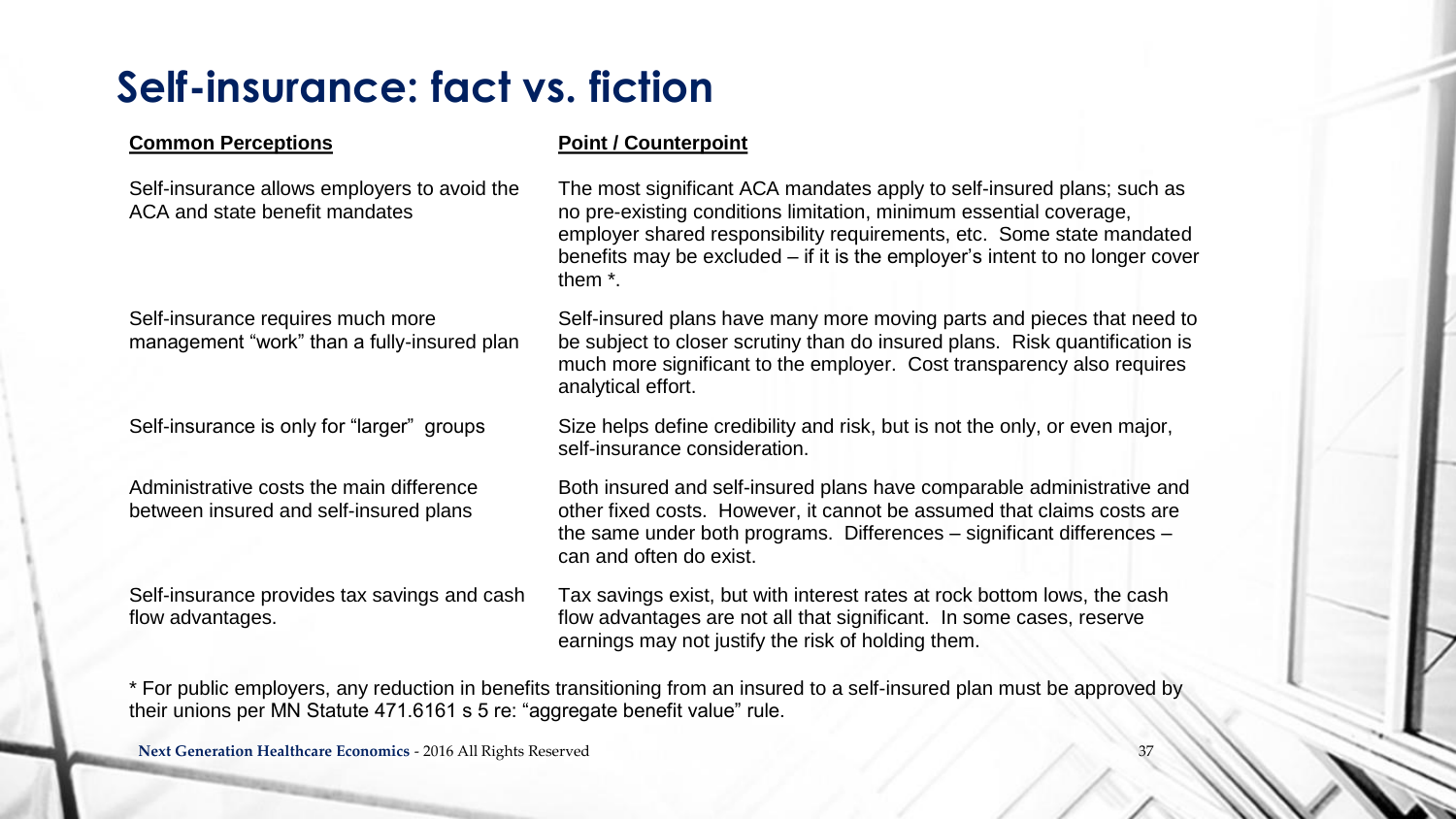### **Transparency and self-insurance**

### **Who Pays?**

**Plan Component**

#### **Fully Insured Self-Insured**

**Administration Stop Loss Provider Fees Commissions/Fees Taxes Paid Claims Reserves Terminal Claims**

\* Plan Administrator

Included in Premium Included in Premium Included in Premium Included in Premium Included in Premium Included in Premium Included in Premium

Paid as a fee to PA Paid as a fee to PA Paid as a fee to PA Paid by Plan Sponsor Held by Plan Sponsor Held by Plan Sponsor Paid as a fee to PA Included in Premium Paid as a fee to PA \*

*A properly managed self-insured plan re-evaluates its reserve and terminal claims liability at least annually.*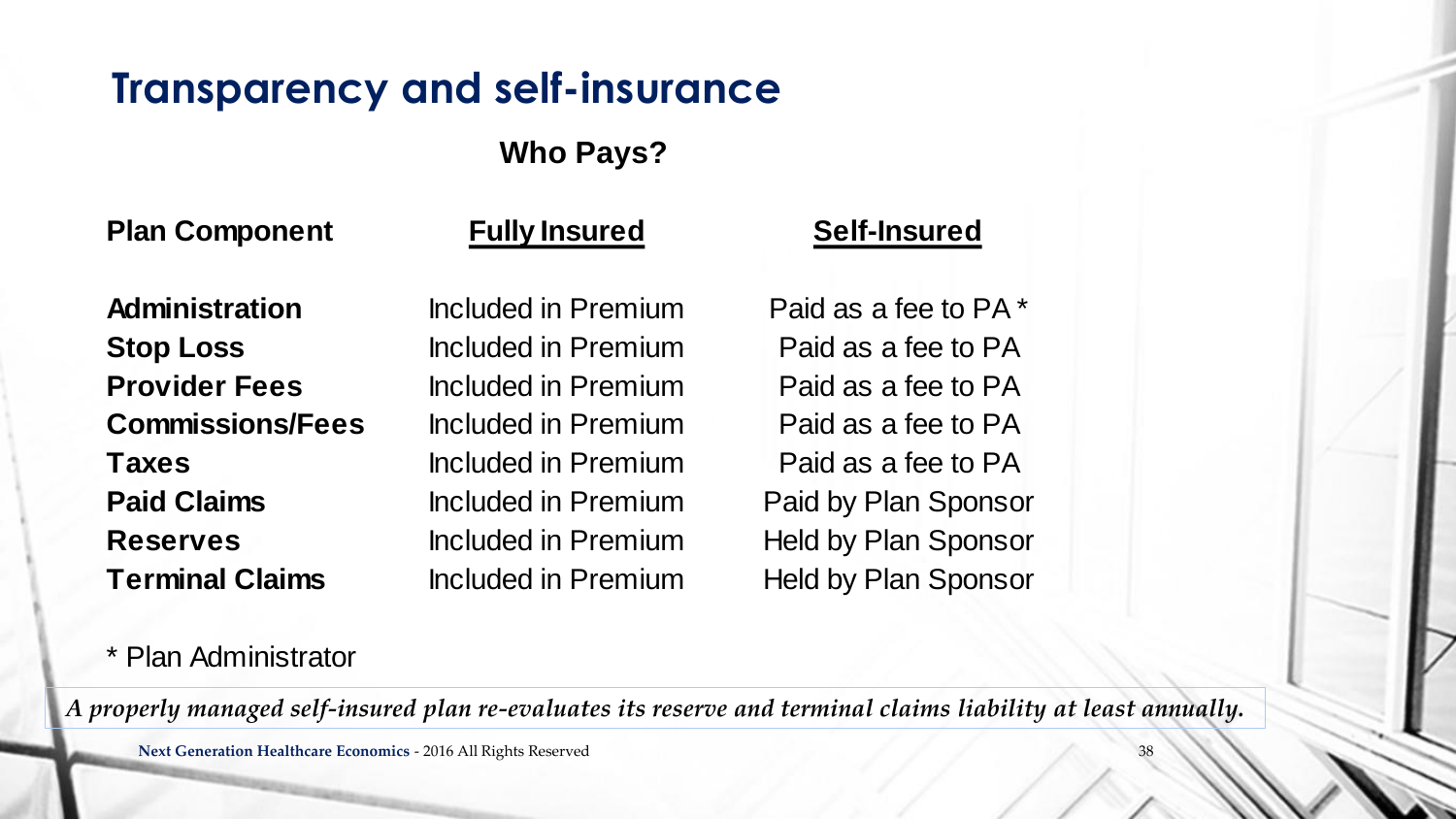### **Self-insured pool options/advantages**

- Pools are generally the fiduciary, not the employer. The pool holds the risk.
- Pools hold and guarantee adequate reserves and make all payments on behalf of the groups – based on incurred claims; not just paid claims.
- Pools pay aggregate stop loss corridor claims, not the groups
- Pool stop loss policies generally cover all incurred claim liabilities; even if a group leaves the pool.
- Some pools provide more flexibility when it comes to provider network selection, plan design, etc. Some are less flexible.
- Pools generally provide protection against high claims volatility that exceeds the protection a group can achieve on its own with stop loss.
- Pools provide the main advantage of self-insured savings taxes.

*With interest rates at an all-time low, the cash flow advantages of groups paying their own claims and holding their own reserves are usually offset by the advantages of pooling.*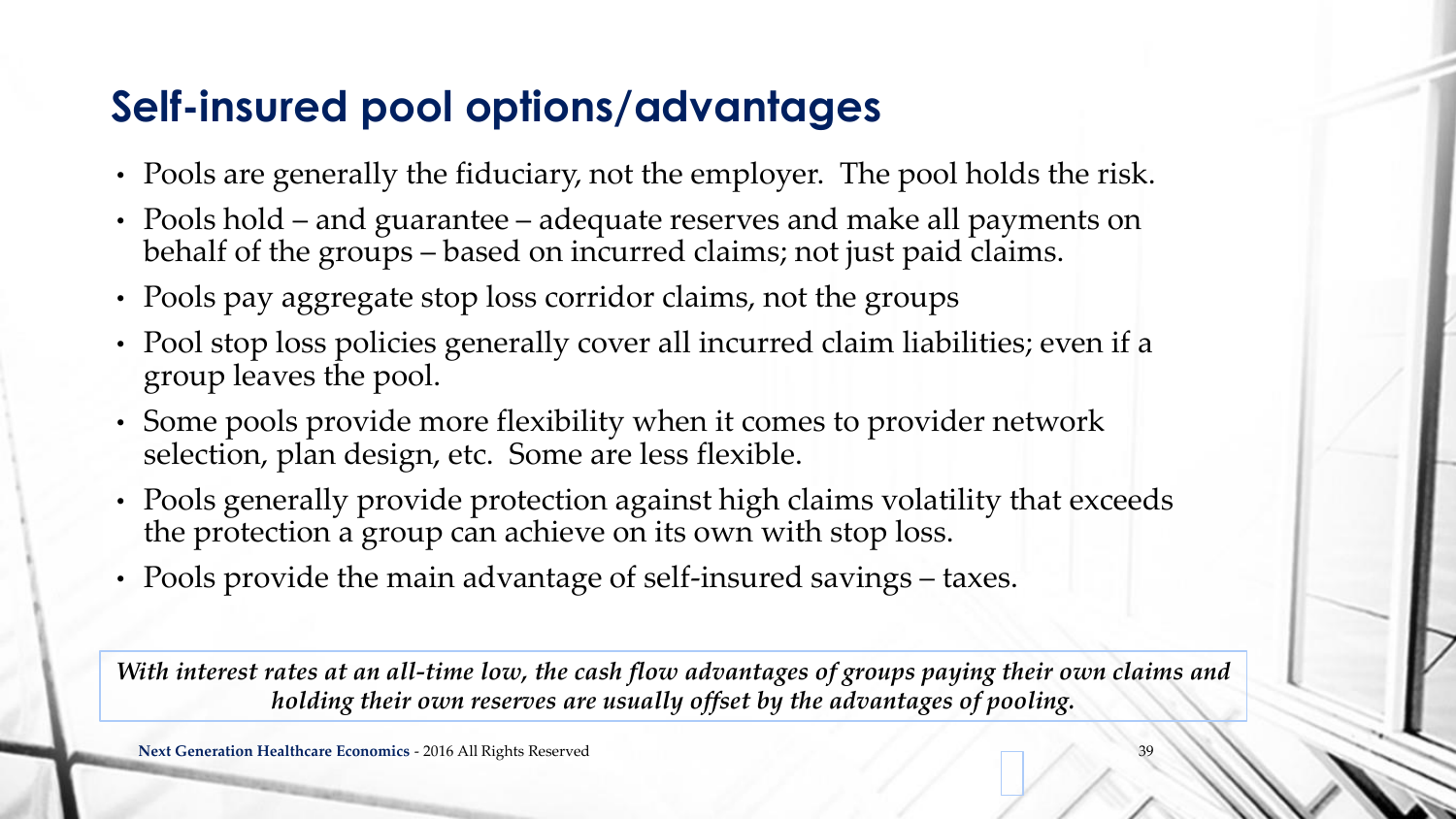| <b>Group Liability</b>          | <b>Self-Insured Direct</b> | <b>Self-Insured Pooled</b> | <b>Fully-Insured Direct</b> |
|---------------------------------|----------------------------|----------------------------|-----------------------------|
| fixed premium                   | no                         | yes                        | yes                         |
| administration                  | yes                        | yes                        | yes                         |
| specific stop loss              | yes                        | yes                        | na                          |
| aggregate stop loss             | yes                        | na                         | na                          |
| expected claims                 | yes                        | yes                        | yes                         |
| aggregate corridor reserve      | yes                        | no                         | no                          |
| <b>IBNR/Terminal Reserves</b>   | yes                        | no                         | no                          |
| <b>Fiduciary responsibility</b> | yes                        | no                         | no                          |

#### *Three funding methods compared on the basis of employer liability*

40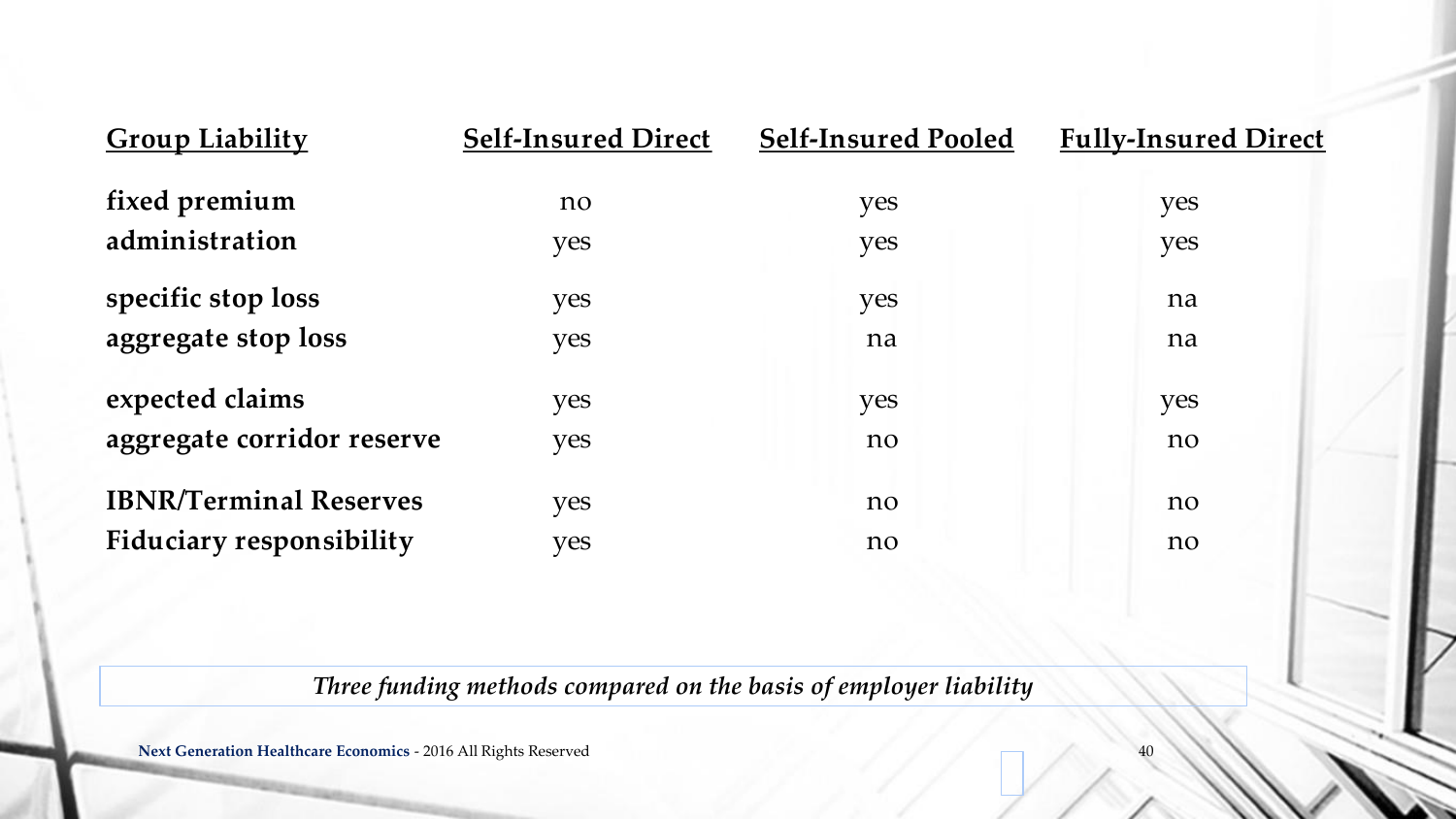### **How to obtain a self-insured proposal**

- Self-insurance is but one of several viable methods for funding a health benefits program. Make sure it is the right method for you!
- Do not buy a self-insured plan from a benefit consultant preaching selfinsurance as a universal solution for rising health care costs. Health benefit costs are driven by health care costs – whether you are insured or self-insured.
- A good benefit consultant will be careful to work with you objectively; pointing out the pros and cons of all funding methods. They will not promote one method over another, but help you select the one that is right for you.
- If you decide on self-insurance, make sure your organization understands the risks associated with becoming a claim fiduciary for your employees' health benefits plan.
- Make sure you include an "exit strategy" as part of your self-insured plan.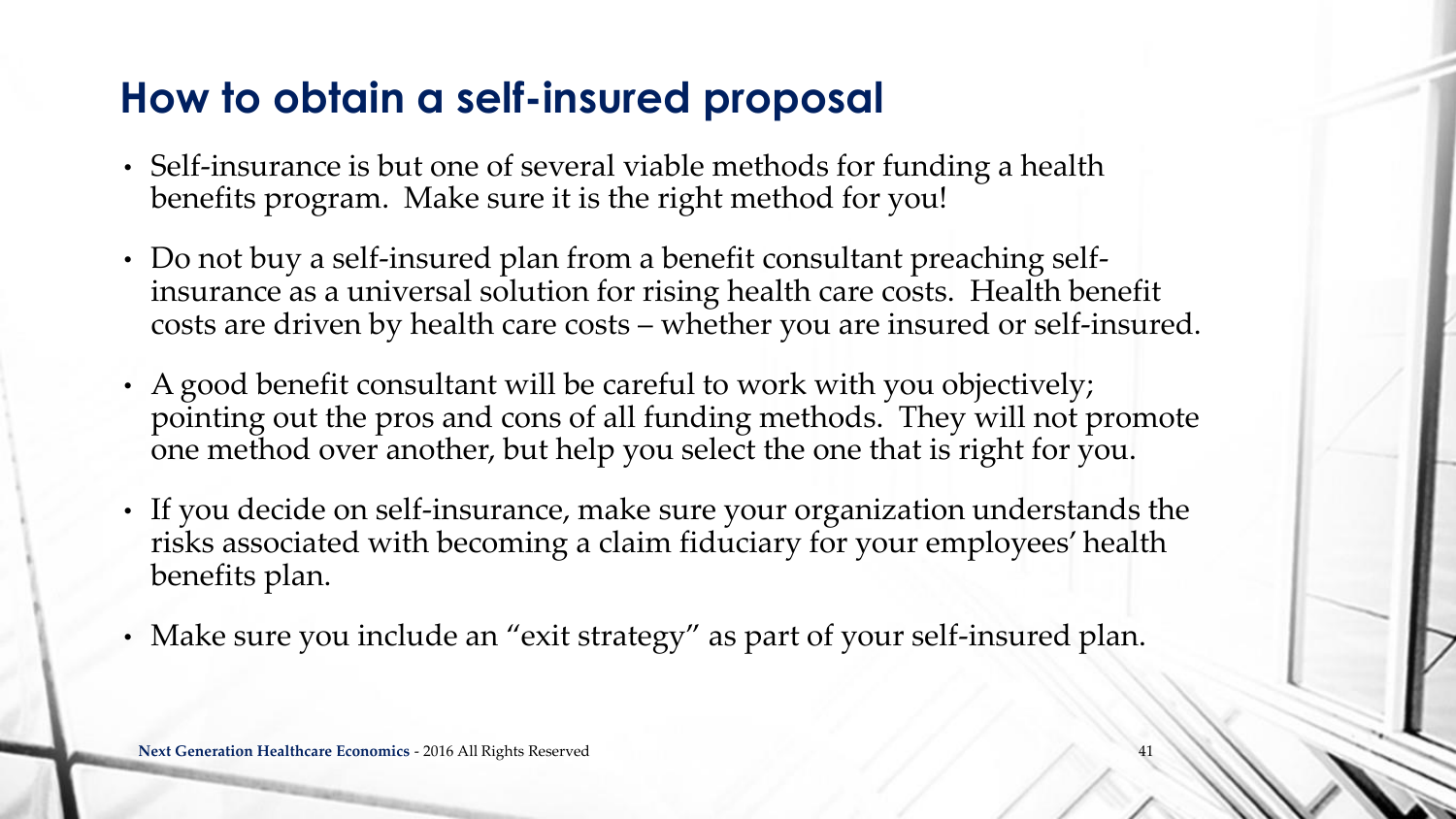### **Self-insured plan tasks, roles and responsibilities**

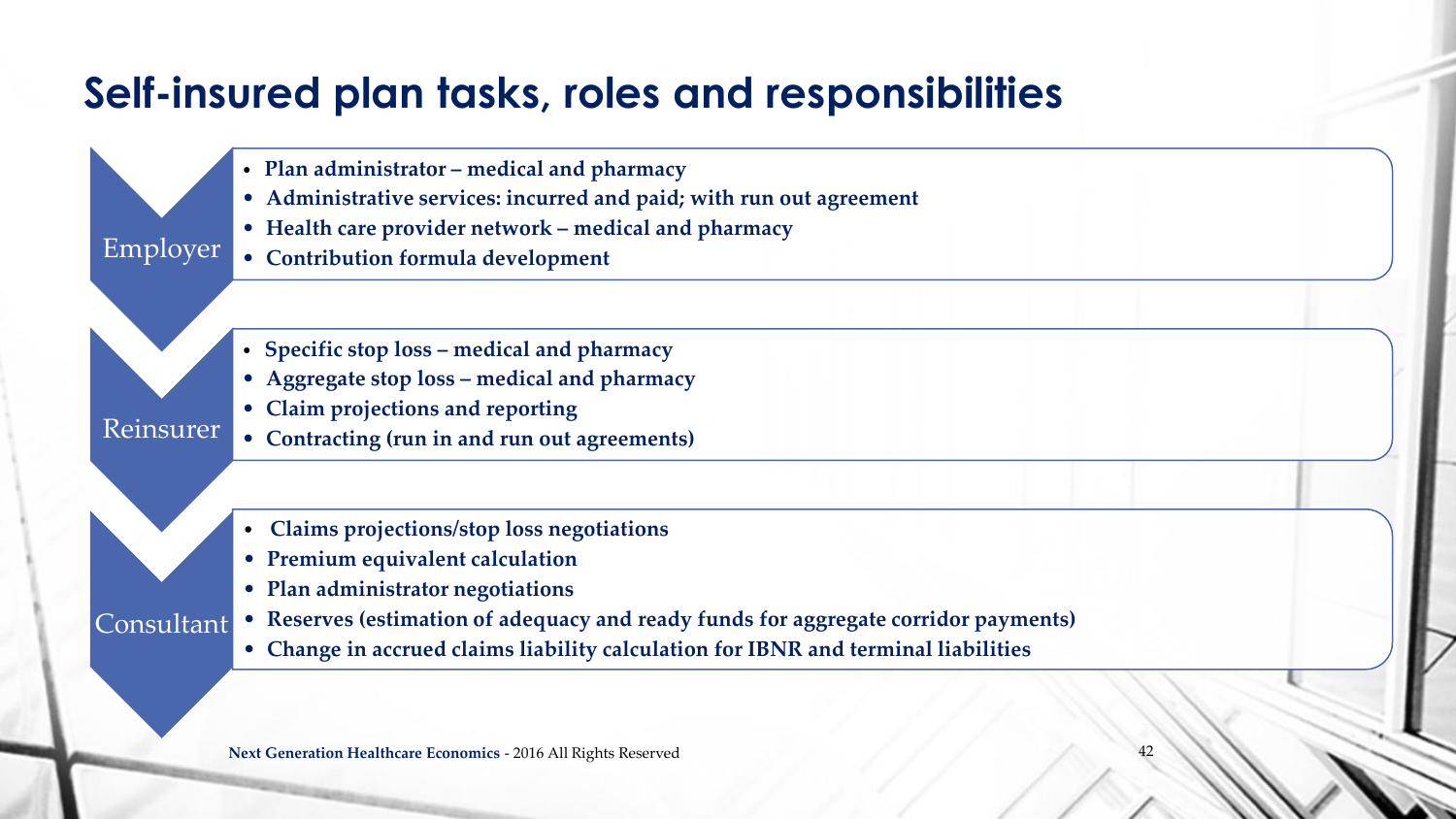### **Self-insured plan consulting costs and commissions**

- Self-insured plans require more work by you and your consultant; leading to increased management time for you and higher consulting fees and commissions. Be very wary of anyone suggesting self-insurance is "simple" and no different to administer than an insured plan. Be even more wary of anyone who claims they will "do it all for you".
- Consulting fees are usually charged as a separate "broker fee" in the list of fixed costs (also including administration, stop loss and special program fees, such as disease management).
- Stop loss fees typically include a commission equal to 15% of the stop loss premium; payable to your consultant.
- Other extra charges may be incurred (e.g., for health savings account administration, banking and claim reports, reserve analysis, preparation of Summary Plan Descriptions, ACA reporting services, etc.). Be sure to get an itemized list of all expenses associated with the proper management of your plan up front.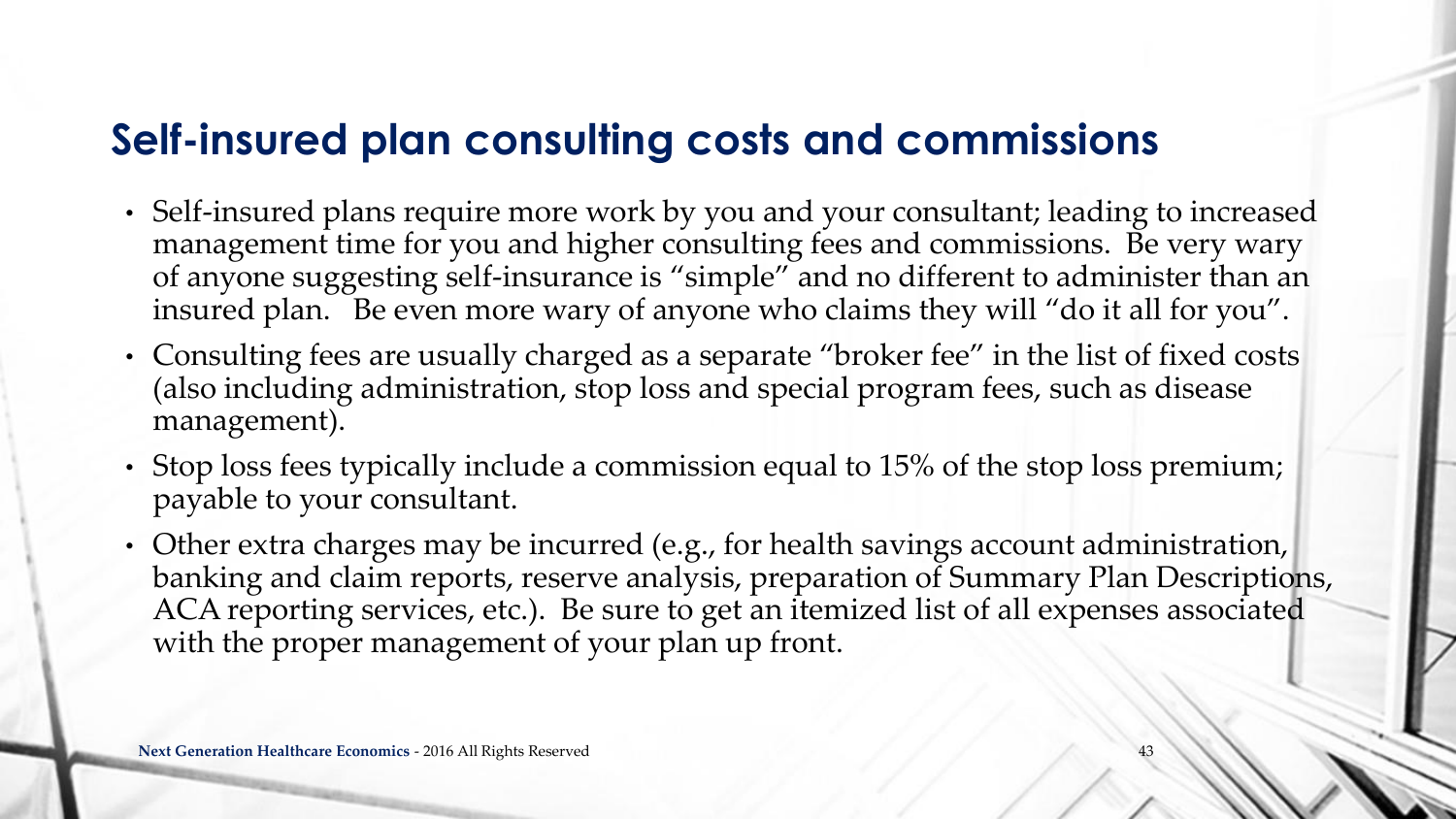### **Final thoughts (for consultants)**

Whether an employer feels they are better off insured or self-insured, in both cases, they are *correct*.

Self-insurance may be an effective strategy for avoiding the higher costs due to insured health care reform rules.

Do not market self-insurance as a "cure" for avoiding high claims or trend. They are not.

Do not underestimate self-insured costs and what it means to assume fiduciary responsibility for health benefits.

Be objective; do not advocate one funding method vs. another:

 $\checkmark$  Maintain premium-equivalent financial discipline at all times.

- $\checkmark$  Be aware of your client's risk sensitivity.
- $\checkmark$  Be transparent: illustrate your fees and quantify them in your renewal exhibit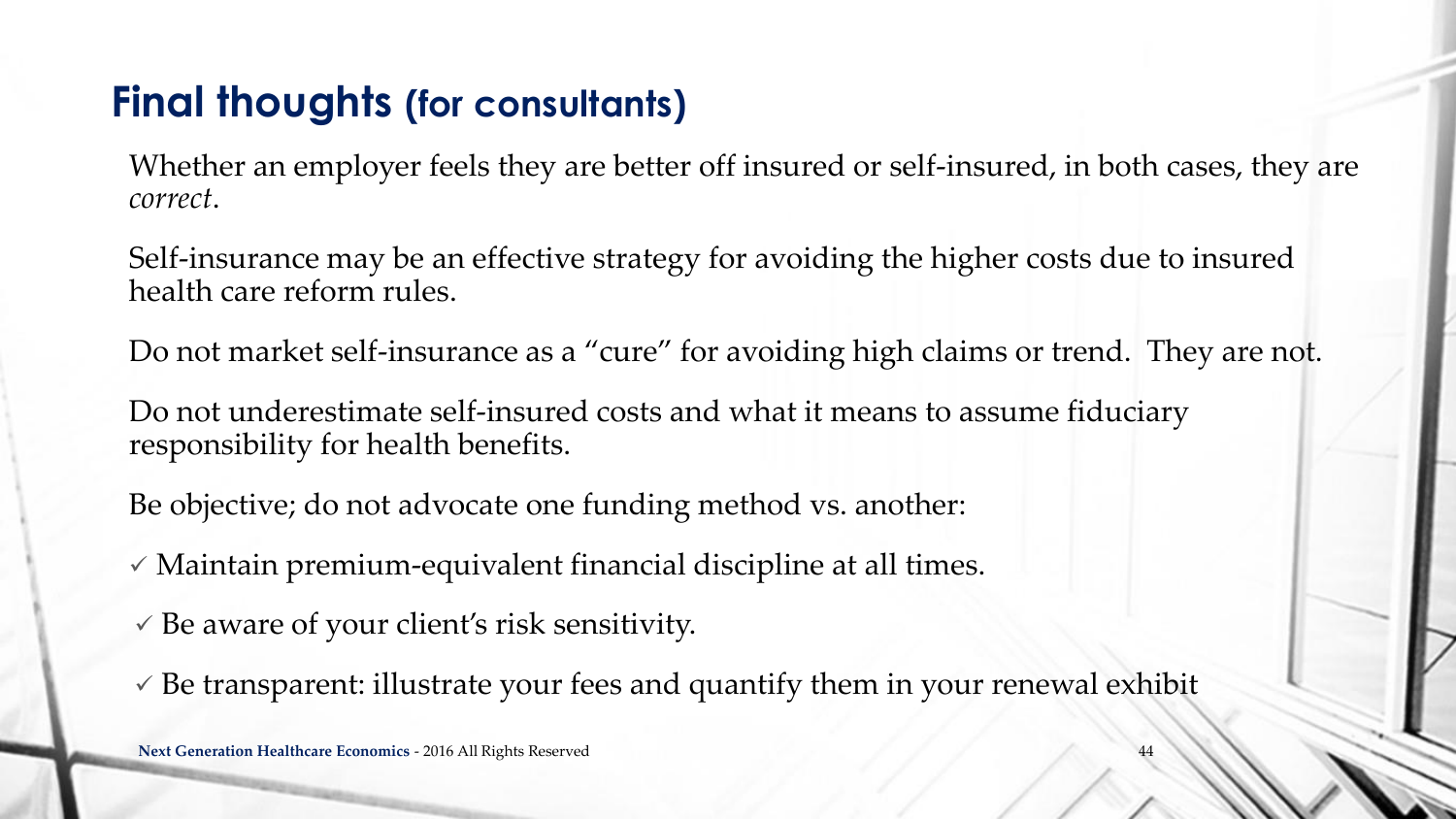#### **DISCLAIMER**

T**he information included in this presentation is intended for general information purposes only. It is not to be used for nor construed to be legal or tax advice.**

**Any U.S. federal tax or other regulatory agency references made herein are not intended to be used, and cannot be used, by any person or business entity for the purpose of avoiding any penalties that may be imposed by the IRS or any other governing agency, state or federal. Under IRS rules governing tax advice, a taxpayer may rely on professional advice to avoid federal tax penalties only if that advice is provided in a tax opinion that conforms to federal requirements.**

**Next Generation Healthcare Economics** - 2016 All Rights Reserved

45